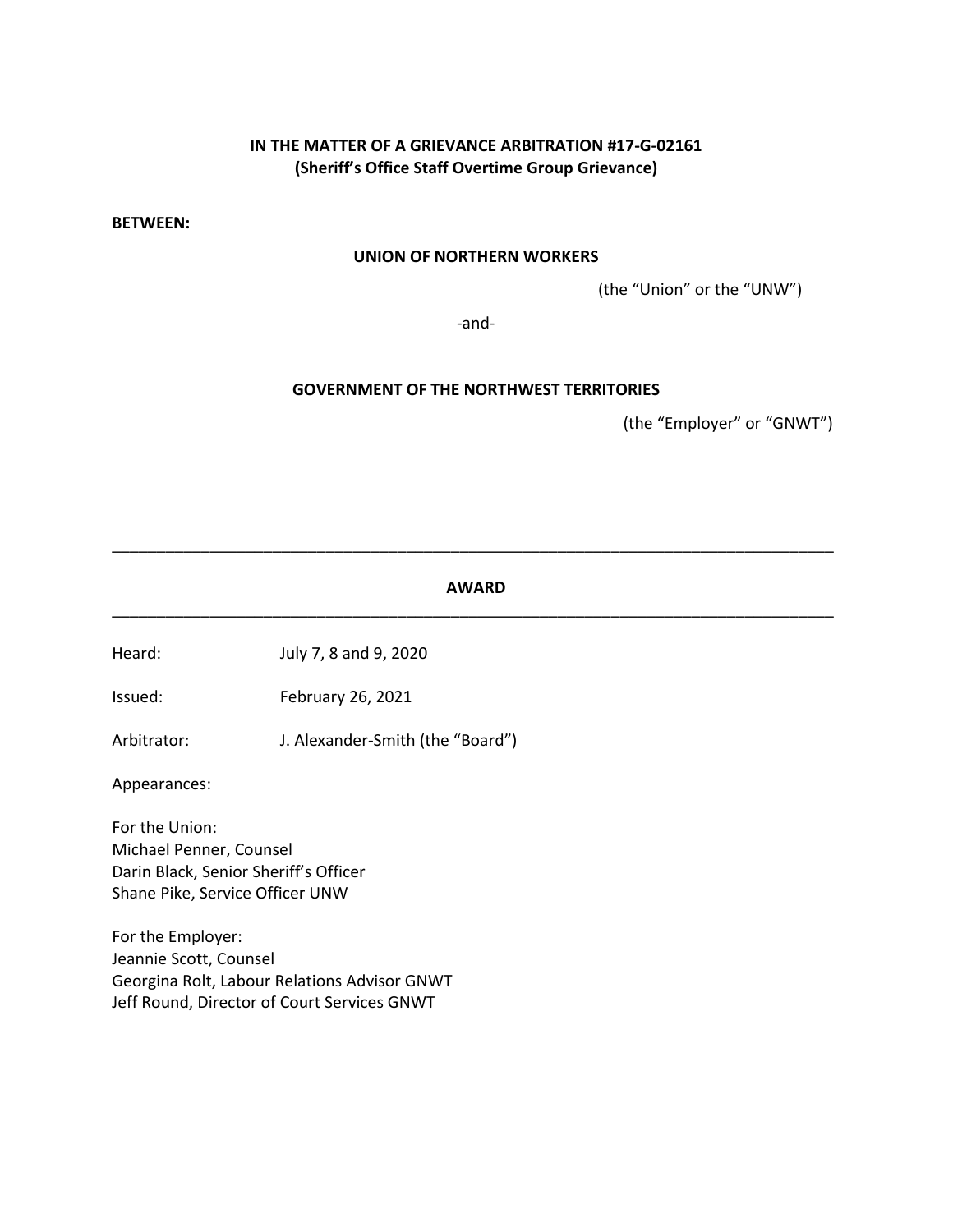# **TABLE OF CONTENTS**

| <b>INTRODUCTION</b>                                 | 1              |
|-----------------------------------------------------|----------------|
| RELEVANT PROVISIONS OF THE COLLECTIVE AGREEMENT     | 1              |
| <b>EXHIBITS</b>                                     | 3              |
| <b>AUTHORITIES</b>                                  | 4              |
| <b>FACTUAL BACKGROUND</b>                           | 4              |
| <b>Union Witnesses</b><br><b>Employer Witnesses</b> | 6<br>8         |
| <b>SUBMISSIONS OF THE PARTIES</b>                   | 10             |
| The Union<br>The Employer<br>The Union's Reply      | 10<br>12<br>15 |
| THE DECISION                                        | 16             |

## **Page**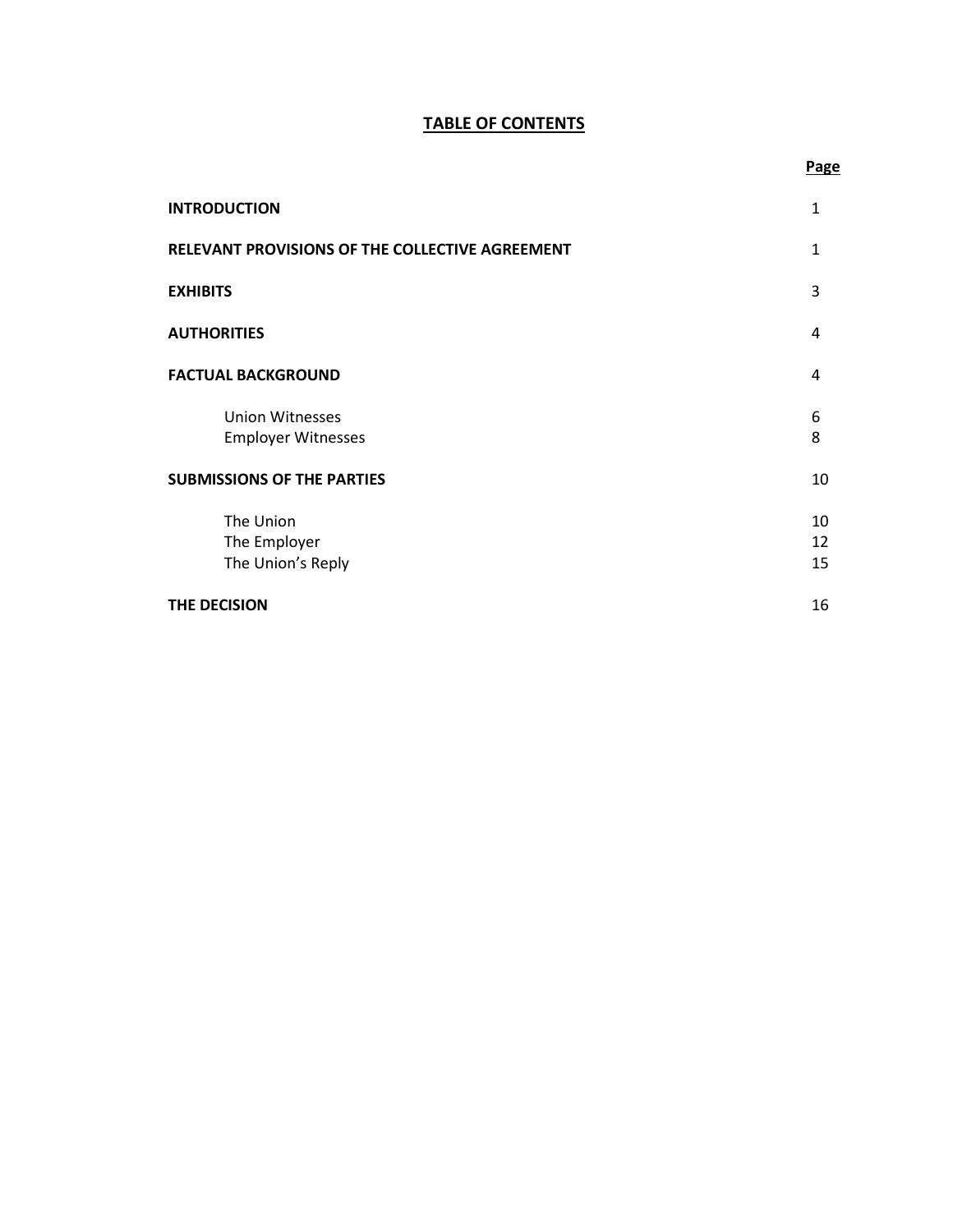## **INTRODUCTION**

[1] This matter involves a group grievance filed by the Union on behalf of the Sheriff's Office Staff arising from a change in the Employer's interpretation and application of the overtime provisions under Article 23.05 of the collective agreement expiring March 31, 2016 (the "Collective Agreement"). More specifically, this grievance involves the calculation of overtime for work performed by Sheriff's Office Staff prior to the regularly scheduled start of the first day of the work week under Article 23.

[2] The parties agreed to proceed by way of a virtual arbitration hearing on July 7, 8 and 9, 2020 (the "Hearing").

[3] At its outset, the parties accepted the composition and jurisdiction of the Board to hear and determine the merits of grievance #17-G-02161 (the "Group Grievance").

### **RELEVANT PROVISIONS OF THE COLLECTIVE AGREEMENT**

### ARTICLE 2 INTERPRETATION AND DEFINITIONS

- 2.01 (f) "Day of Rest" in relation to an employee means a day other than a holiday on which that employee is not ordinarily required to perform the duties of his/her position other than by reason of his/her being on leave of absence.
	- (r) "Holiday" means the twenty-four (24) hour period commencing at 12:01 A.M. of a day designated as a paid holiday in this Agreement.
	- (w) "Overtime" means work performed by an employee in excess of or outside of his/her regularly scheduled hours of work.
	- (kk) "Week" for the purposes of this Agreement shall be deemed to commence at 12:01 A.M. on Monday and terminate at midnight on Sunday.

### ARTICLE 22 HOURS OF WORK – GENERAL

#### DAY WORK

- 22.01 (a) Unless otherwise agreed upon by the Employer and the Union, the standard hours of work for employees whose standard work week is 37.5 hours are:
	- (i) The standard daily hours will be seven and one-half consecutive hours, between 08:30 and 17:00, each day from Monday to Friday.
	- (ii) The standard yearly hours will be 1950.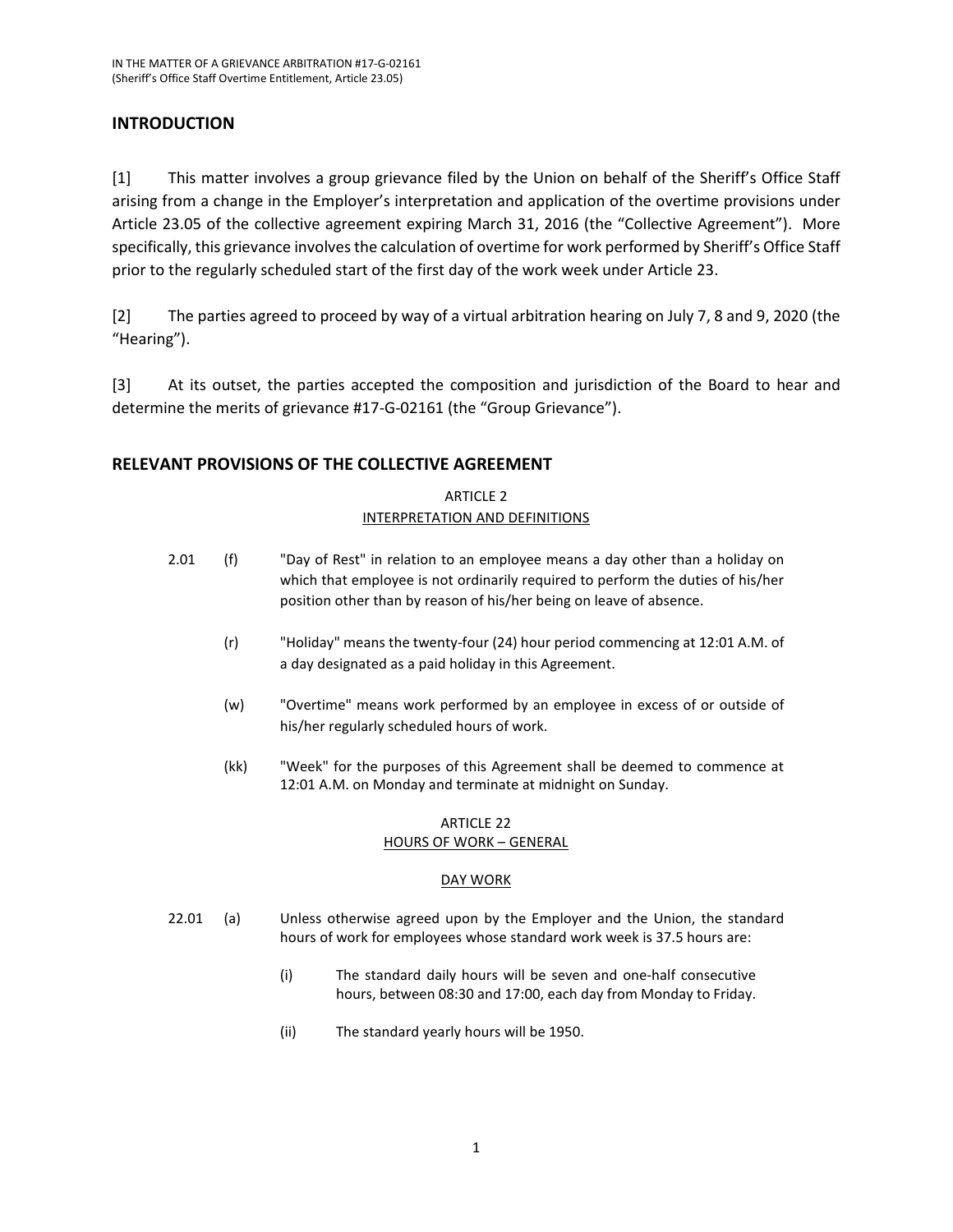#### **SHIFT WORK**

- 22.02 Where the employee's work is scheduled by the Employer to fall outside of the standard hours of work as defined in 22.01, the following process applies:
	- (a) The Employer and the Union will agree before establishing new or revised shift hours for an operational unit. Such agreement will not be unreasonably withheld. The Employer shall give employees at least 14 days notice of any change.
	- (b) The daily shift hours will be no more than sixteen (16) hours.
	- (c) The number of consecutive shift days of work shall be no more than 7 days.
	- (d) The number of consecutive days of rest between shifts shall be no less than 2 days.
	- (e) The number of shift days in a year for which the employee is entitled to be paid is determined by dividing the standard yearly hours 1950 or 2080 by the daily shift hours.
	- (f) **(i)** The following provisions of Article 16 shall not apply to employees covered by Clause 22.02: 16.01(1), 16.02, 16.03, 16.04 and 16.06.
		- **(ii) Notwithstanding (i), employees who work Monday to Friday, who are not scheduled to work designated paid holidays, and whose hours of work fall outside of the standard hours of work as defined in 22.01, shall be entitled to the provisions of article 16, except 16.09.**

#### ARTICLE 23 OVERTIME

#### 23.01 In this Article:

- (a) "Overtime" means work performed by an employee in excess or outside of his/her regularly scheduled hours of work.
- (b) "Straight time rate" means the hourly rate of pay.
- (c) "Time and one-half" means one and one-half times the straight time rate.
- (d) "Double time" means twice the straight time.

\*\*\*\*\*\*

- 23.05 (a) An employee who is required to work overtime shall be entitled to a minimum of one hour's pay at the appropriate rate described below in (b).
	- (b) Overtime work shall be compensated as follows:
		- (i) at time and one-half (1 1/2) for all hours except as provided in Clause 23.05 (b)(ii);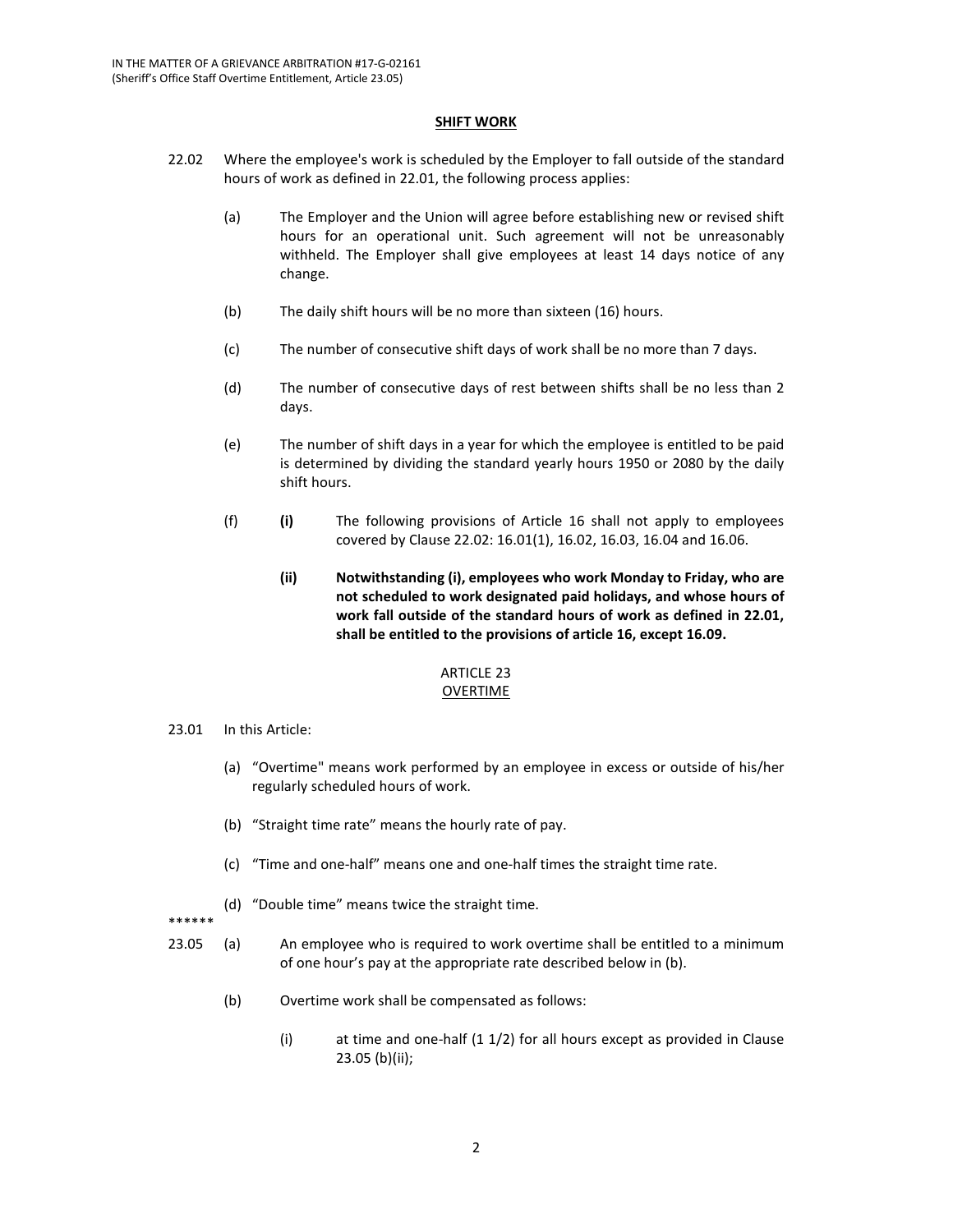(ii) at double time (2) for all hours of overtime worked after the first four (4) consecutive hours of overtime and double time (2) for all hours worked on the second or subsequent day of rest, provided the days of rest are consecutive.

> Consecutive hours of overtime will not be considered interrupted when:

- (a) one unpaid meal break of up to one hour is taken after a minimum of three consecutive hours have been worked and the employee returns to work after the meal break; or
- (b) the overtime commences immediately prior to the start of the employee's regular hours of work and continues immediately following the conclusion of the employee's regular hours of work.
- (iii) in lieu of (i) and (ii) above, the Employer may agree to grant equivalent leave with pay at the appropriate overtime rate to be taken at a time mutually agreeable to the Employer and the employee. Any unused equivalent leave may be carried over into the next fiscal year.
- (c) "First day of rest" is defined as the twenty-four (24) hour period commencing at midnight of the calendar day on which the employee completed his/her last regular shift, and
- (d) When the first and second or subsequent day of rest are consecutive, "second or subsequent day of rest" is defined as the period immediately following expiration of the first day of rest and ending at the time of commencement of the employee's next regular shift.

#### ARTICLE 59 **DURATION AND RENEWAL**

59.01 The term of this Agreement shall be four (4) years, from April 1, **2012** to March 31, **2016**.

The pay schedules contained in Appendix B shall be effective April 1, **2012**. All other provisions of this Agreement shall take effect on the date of ratification, unless another date is expressly stated.

### **EXHIBITS**

- [4] During the course of the Hearing, 8 exhibits were entered on the Record; listed below.
	- 1(a) July 17, 2017 Email from Jeff Round with attachment entitled "Clarification of Overtime, Reporting Pay and Call-Back" dated July 17, 2017.
	- 1(b) July 31, 2017 Email from Cory Pond with attachment entitled "Clarification of Overtime, Reporting Pay and Call-Back" dated July 17, 2017.
	- 2 Group Grievance filed by UNW on August 8, 2017 by Darin Black.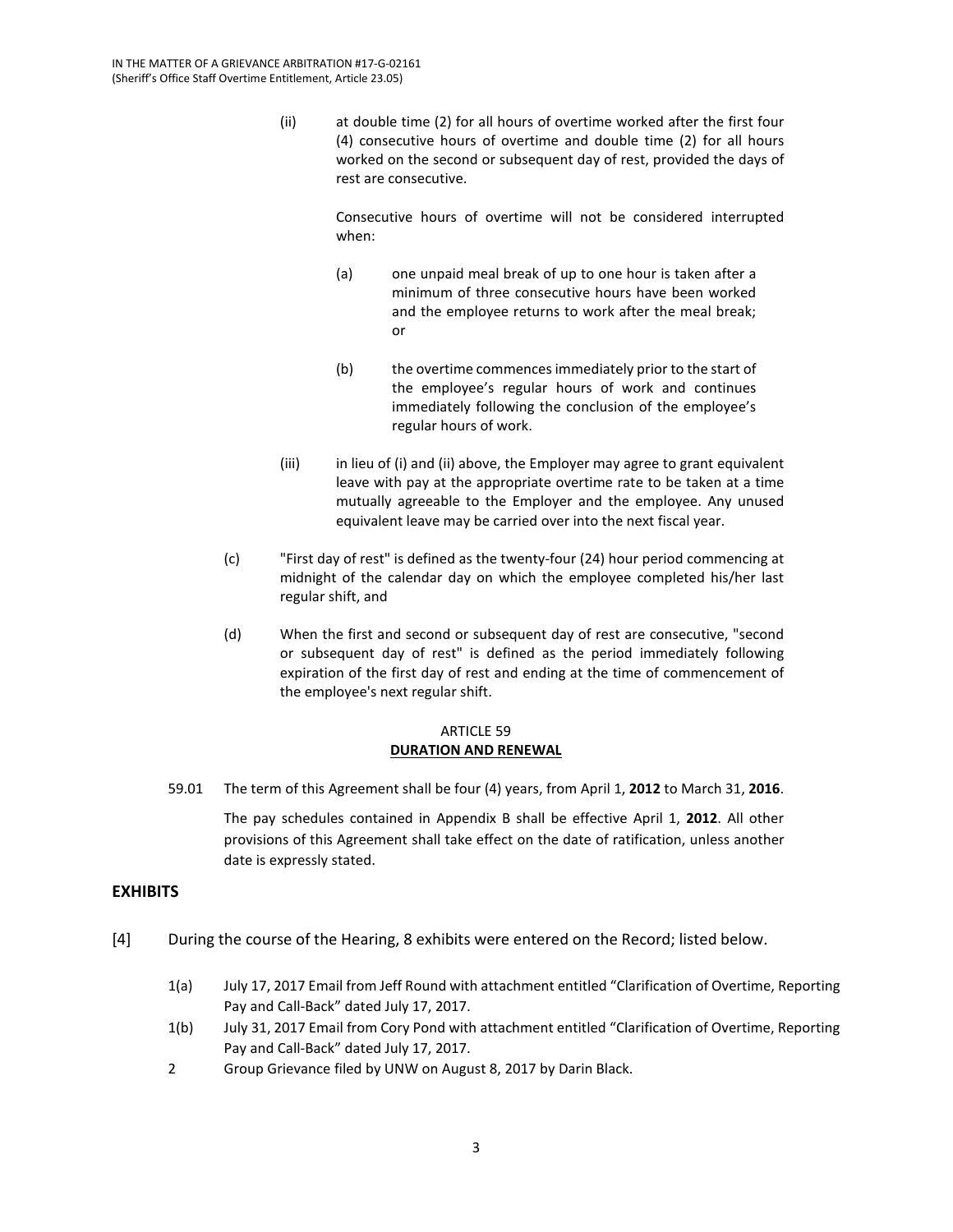- 3 Letter from Employer, Jeff Round, denying the grievance at the first level dated September 12, 2017.
- 4 Grievance submitted at step 2, filed October 4, 2017 by Shane Pike.
- 5 Letter from Employer, Martin Goldney, denying the grievance at the final level dated November 3, 2017.
- 6 Grievance submitted at step 3 and referring matter to arbitration, by Shane Pike and dated November 24, 2017.
- 7 Collective Agreement between UNW and Employer expires March 31, 2016.

### **AUTHORITIES**

- [5] For the Union:
	- 1. *Re Domglas Ltd. and United Glass and Ceramic Workers, Local 203* [1984] 19 L.A.C. (3d) 156
	- 2. *Cadillac Fairview Corp. v. C.E.P., Local 2003* [2011] 105 C.L.A.S. 161
	- 3. *Rouge Valley Health System v. O.N.A.* [2009] O.L.A.A. No. 682
- [6] For the Employer:
	- 1. GNWT v. UNW (re: Hospital Nurses Group Overtime Grievance) Award, July 28, 1995
	- 2. *Saskatchewan (Ministry of Justice) v. SGEU (Humble)* 2014 CarswellSask 645, 120 C.L.A.S. 191, 248 L.A.C. (4<sup>th</sup>) 117
	- 3. Report and Binding Recommendations submitted to the parties pursuant to the *Public Service Act*, RSNWT 1988 C.P-16, Section 42(2) by Vincent L. Ready, dated March 22, 2019
	- 4. Collective Agreement between GNWT and UNW expiring March 31, 2021
	- 5. Public Service Act Regulations, R.R.N.W.T. 1990,c.P-28
- [7] For the Board:
	- 1. David M Beatty, Donald J Brown & Adam Beatty, *Canadian Labour Arbitration*, 5th ed (Toronto: Thomson Reuters Canada, 2006, loose-leaf):4:2000-4:2155

### **FACTUAL BACKGROUND**

[8] Members of the Sheriff's Office work a standard work week of 37.5 hours, comprised of 7.5 consecutive standard daily hours, between 08:30 and 17:00 each day, Monday to Friday, described as Day Work under Article 22.01 (a) , with Saturdays and Sundays being "days of rest" as defined at Article 2.01(f) of the Collective Agreement.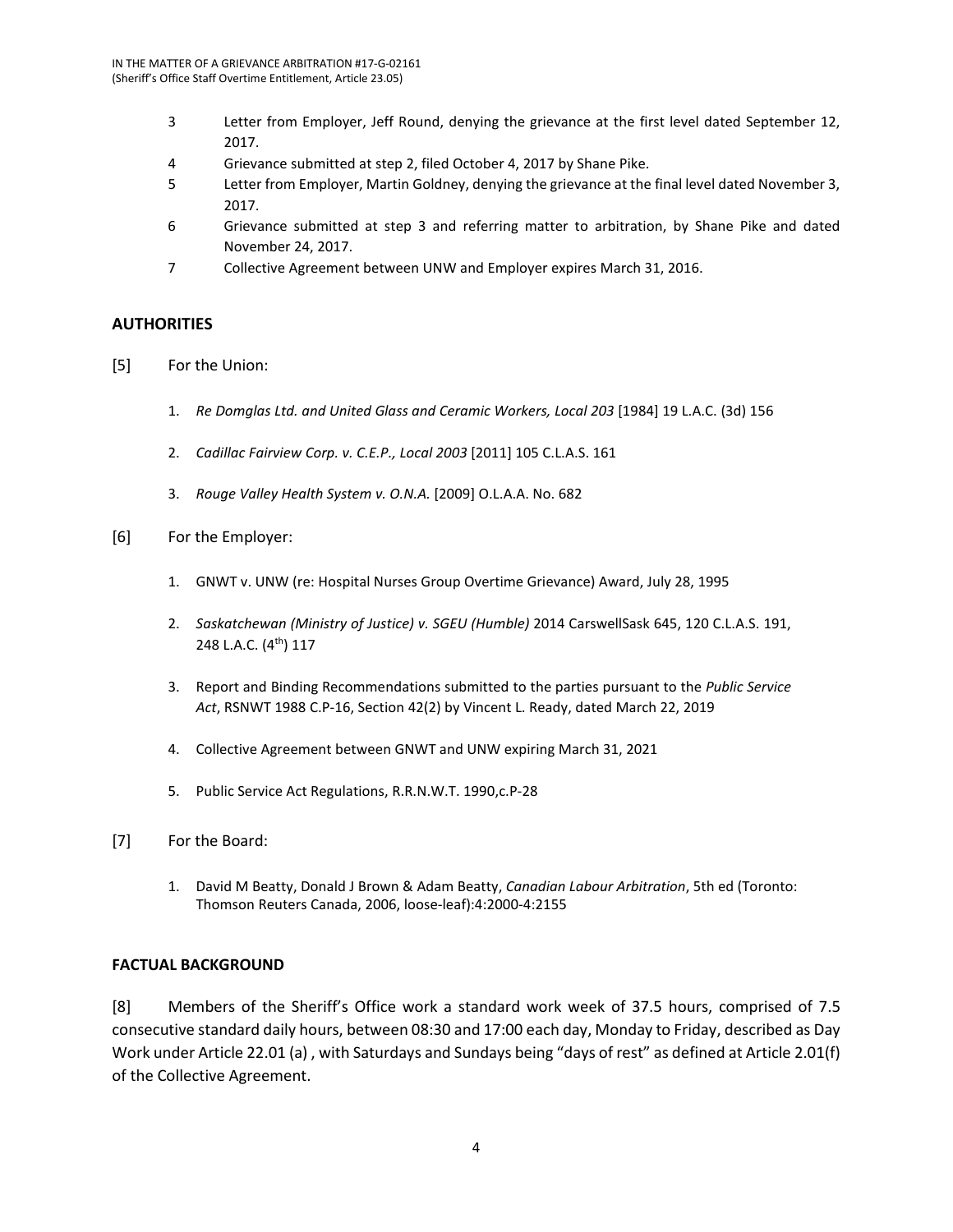[9] From time-to-time, sheriffs are required to travel with the Court on its circuits outside of Yellowknife, whether by air or by motor vehicle. The pre-Covid Circuit Court schedules generally started on the first day of a sheriff's standard work week. In order to accommodate the travel time associated with Court circuits, sheriffs are required to work before the start of their regular hours of work, attracting an entitlement to overtime pay pursuant to Article 23.

[10] For some time, the Employer had treated the hours immediately prior to the start of a sheriff's regularly scheduled hours of work on the first day of the standard work week (usually Monday, absent a holiday), as part of the "second day of rest", resulting in an entitlement to double time pay (OT2) for these early hours under Article 23.05(d).

[11] On July 17, 2017, Jeff Round, the Director of Court Services for the Department of Justice, announced via email a policy change in the Employer's calculation of a sheriff's entitlement to overtime pay arising from its re-interpretation of the "second day of rest" provision set out in Article 23 [Exhibit 1(a)].

[12] More specifically, effective July 17, 2017, the Employer announced that overtime payable to members of the Sheriff's Office when required to work before 8:30 am on the first day of the standard work week was, thereafter, payable at time and one-half (OT1) pursuant to Article 23.05(b)(i), notwithstanding a long-standing practice to the contrary.

[13] The rationale for the interpretive change implemented by the Employer was detailed in Mr. Round's email as follows:

*Where an employee is directed to work overtime immediately before their shift and on the first day of the week, the employee is entitled to OT1 as it is contiguous to their regular shift on their regular workday which commences at 12:01 AM on Monday (or Tuesday when Monday is a stat holiday). Day of Rest is defined in the Collective Agreement as "in relation to an employee means a day other than a holiday on which that employee is not ordinarily required to perform the duties of his/her position other than by reason of his/her being on leave of absence." In addition, Holiday, "means the 24 hour period commencing at 12:01 am of the day designated as a paid holiday in this Agreement".* [Emphasis added by the Board]

*It would follow that days of rest start at 12:01 a.m. and end at 12:00 a.m.; therefore time after 12:01 a.m. on Monday is not considered a day of rest.*

[14] Included in Mr. Round's July 17, 2017 email was a revised internal Court Services document entitled "Clarification of OT Reporting Pay" to explain to Court Services employees (court officers, sheriff officers and court reporters) how they were to thereafter record their time; distinguishing between hours of work immediately proceeding or immediately following regular hours of work (OT1) and hours of work required during a Day of Rest (OT2).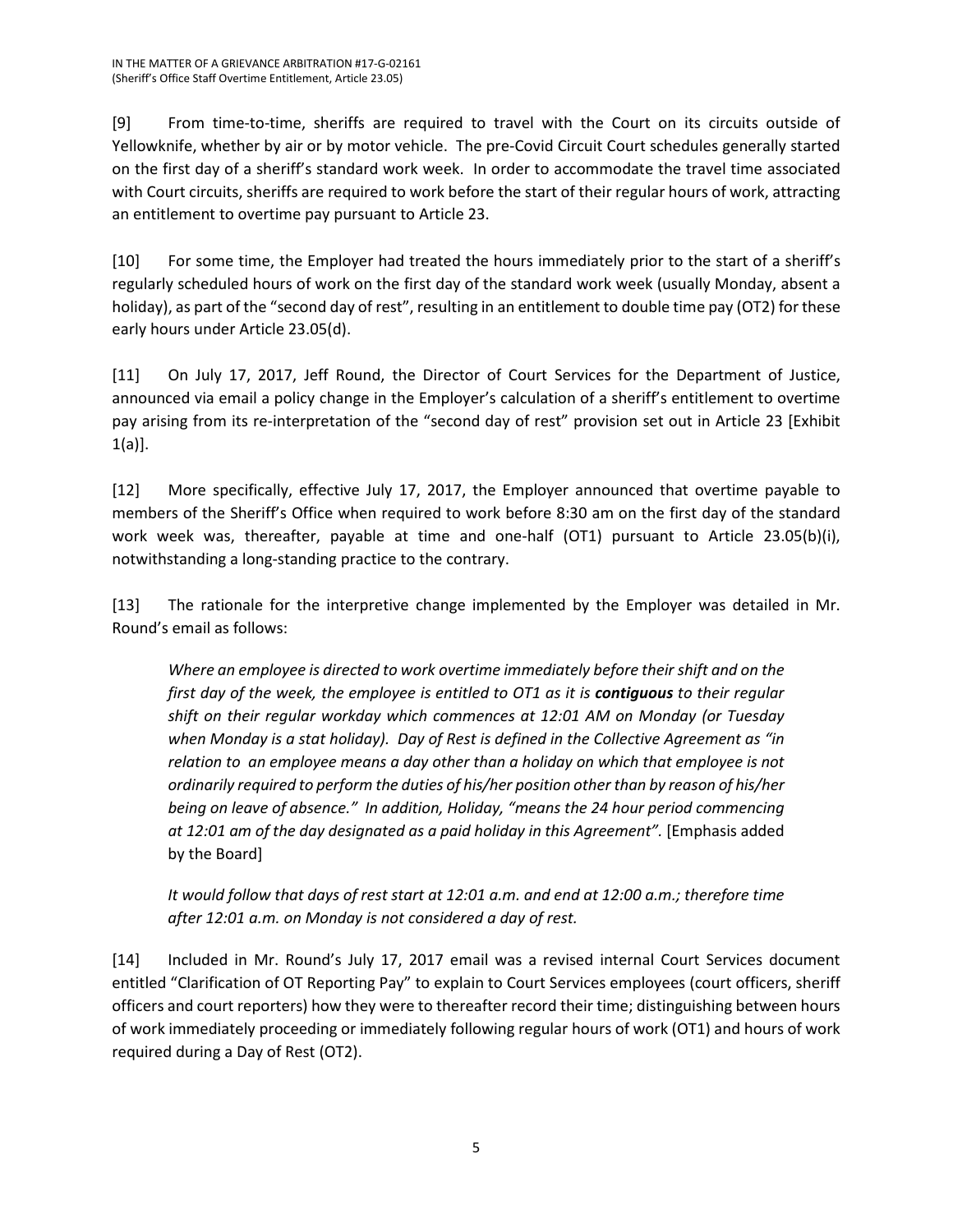[15] On August 8, 2017, the Union expressed its objection to the unilateral changes in the Employer's overtime pay practices through the filing of a Level 1 Group Grievance under Article 37 [Exhibit 2], on the basis that the Employer was in violation of the Collective Agreement. Although initiated by Darin Black, the Group Grievance was continued thereafter by Shane Pike, Service Officer of UNW, through to its referral to arbitration on November 24, 2017 [Exhibit 6].

# **Union Witnesses**

### Darin Black

[16] Mr. Black joined the GNWT in 2002 and worked as a sheriff irregularly until joining in a full-time capacity in 2006. He currently occupies the position of Senior Sheriff's Officer and reports to Cory Pond, Manager of Sheriff Services.

[17] On July 17, 2017 Mr. Black was in the course of completing a 4-week internship with the Union, following which he returned to the Sheriff's Office. He testified that upon reading Mr. Round's overtime directive, he reviewed the applicable provisions of the Collective Agreement and concluded that the Employer's policy change did not accord with Article 23 of the Collective Agreement.

[18] In Mr. Black's view, the Employer's re-interpretation of the overtime provisions of the Collective Agreement was contradicted by the express wording of Article 23.05(d), which provided that the second day of rest only ended at the start of an "employee's next regular shift"; that being at 8:30 Monday morning. He said that the Employer provided no explanation for the policy change beyond the information set out in Mr. Round's email.

[19] Mr. Black reported his concerns regarding the change in the Employer's calculation of overtime to his manager, Cory Pond; without effect, and he thereafter assisted in submitting a Level 1 Grievance on August 8, 2017, shortly before resuming his position with the Sheriff's Office.

[20] Although Mr. Black was unable to recall specific dates, he explained that when he first worked as a sheriff time recorded on Monday mornings before the start of a regular workday was paid at OT1; a practice which was later changed to pay for those early hours at OT2 on the basis that the hours worked prior to 8:30 Monday morning fell on a "day of rest". Mr. Black believed that the OT2 pay practice was continued for several years prior to the change in July 2017.

[21] According to Mr. Black, although he worked a standard workday of 7.5 hours as a sheriff, he was only required to "record" overtime hours worked in the Employer's People Soft database by using the applicable overtime codes.

[22] He confirmed that the Employer's overtime policy change was continued after July 17, 2017 and remained in effect as of the date of the arbitration.

[23] In response to questions on cross-examination, Mr. Black confirmed that he was not a "shift worker", unlike a hospital nurse. He agreed that he worked a regular work week. He confirmed that he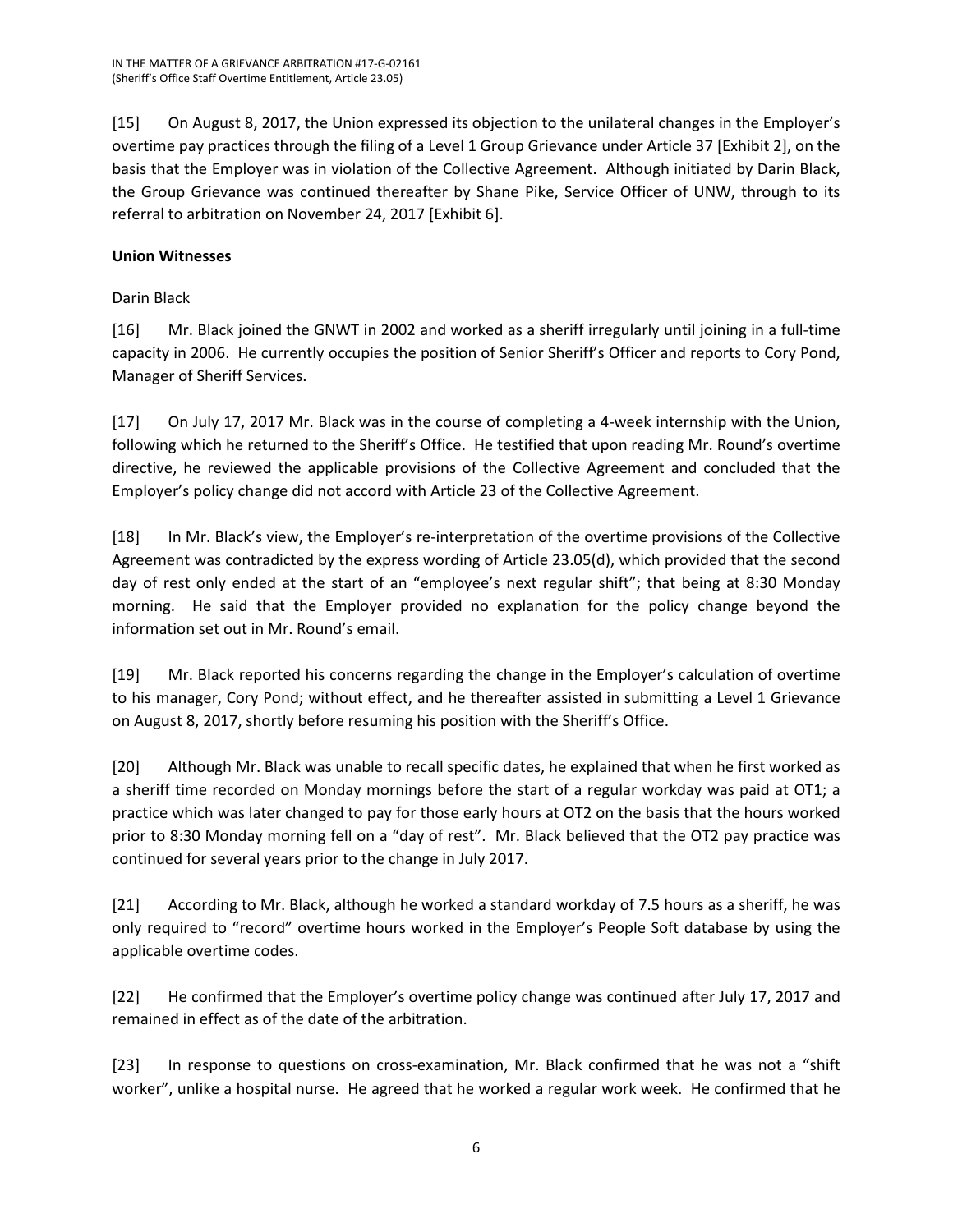likely received a copy of an email from Cory Pond dated July 31, 2017 [Exhibit 1(b)], which reiterated the change in overtime entitlements first introduced by Mr. Round on July 17, 2017.

[24] Mr. Black explained that in most cases when he was required to work before his regular 8:30 am Monday start time, he travelled to Hay River or to Fort Smith for a circuit, or in the event of special circuit or a Supreme Court trial.

# Shane Pike

[25] Mr. Pike has been a Service Officer for the UNW since February 2016. In that role he represents approximately six different locals and five different bargaining units.

[26] In response to Mr. Round's July 17, 2017 overtime pay "clarification" for members of the Sheriff's Office, Mr. Pike noted that Mr. Round's rationale was based upon his introduction of a qualifier to the express language set out in the Collective Agreement, that hours of overtime worked "contiguous" to regularly scheduled hours (whether immediately preceding or immediately following) were payable at OT1. Mr. Pike pointed out that Article 23.05(d) the Collective Agreement contained no such language, replicated below for ease of reference:

When the first and second or subsequent day of rest are consecutive, "second or subsequent day of rest" is defined as the period immediately following expiration of the first day of rest and ending at the time of commencement of the employee's next regular shift.

[27] In Mr. Pike's view, a "regular shift" is equivalent to an employee's regular hours of work, regardless of whether the employee is employed in "Day Work" or in "Shift Work" under Article 22.

[28] Mr. Pike testified that the Union disputed the Employer's assertion that the "second day of rest" for Monday-Friday employees working 08:30 to 17:00 necessarily ended at midnight Sunday because 12:01 am Monday (or Tuesday if Monday was a holiday) was a day ordinarily worked by the sheriffs.

[29] In Mr. Pike's view, the Employer's position was contradicted by the express provisions of Article 23.05(d), which provided that the "second or subsequent day of rest" continued until the start of the "employee's next regular shift"; resulting in an entitlement to OT2 for the early start times required on Court Circuits, in accordance with the Employer's practice prior to July 17, 2017.

[30] Mr. Pike explained that changes to existing language or new provisions in a Collective Agreement are **bolded.** Having reviewed the Overtime provisions of Article 23 of the Collective Agreement, whose term was April 1, 2012 – March 31, 2016, Mr. Pike said that the absence of any bolded words caused him to conclude that the overtime language was likely carried over from the previous Collective Agreement.

[31] Mr. Pike confirmed that he had assisted in preparing the Level 1 grievance filed by Mr. Black on August 8, 2017, following which Mr. Pike assumed conduct of the Group Grievance thereafter through to its referral to arbitration.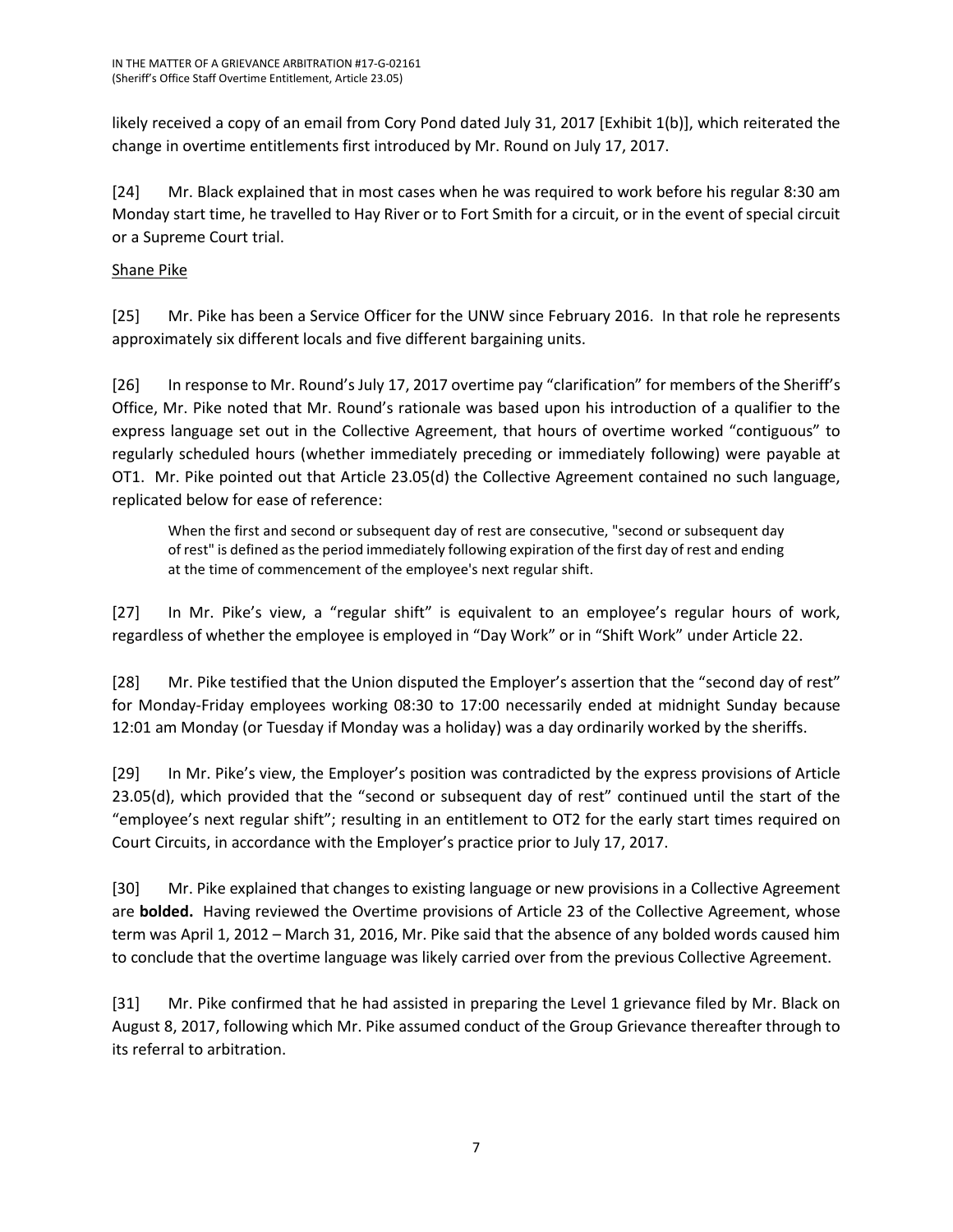[32] Although Mr. Pike acknowledged that the Employer's Response to the Grievance (Level 2) referenced a "long-standing practice" of paying OT1 for hours contiguous with the workday across government for employees who work Monday-Friday, no specific examples of any such practice was provided.

[33] Mr. Pike also acknowledged that the Collective Agreement had "expired" during these events but pointed out its existing provisions were continued under Article 59.02. Following the signing of the renewed Collective Agreement in 2019, the provisions of Article 23.05 remained unchanged.

## **Employer Witnesses**

# Jeff Round

[34] A 26-year employee of the Department of Justice, Mr. Round was formally appointed to the position of Director of Court Services in January 2017. In this role, he is responsible for the Sheriff's Office.

[35] Over his long career with the GNWT, Mr. Round occupied a number of positions in which he had occasion to travel with Court parties and attend court as a clerk and, thereby, became familiar with the Sheriff's Office work schedules for court officers, sheriff officers and court reporters; each of whom he described as having different work requirements.

[36] Mr. Round testified that, in his view, a sheriff's Day Work schedule was distinct from those employees assigned to Shift Work, whose work assignments altered between day shifts and night shifts, such as the schedules worked by hospital nurses and firefighters.

[37] Mr. Round confirmed that on July 17, 2017 he circulated an email and clarification document [Exhibit 1(a)] to Court Services' supervisors and to Monday – Friday staff regarding a change in how they should, thereafter, record overtime hours worked immediately proceeding or immediately following regular hours worked on the first day of the scheduled workweek (usually Mondays, absent a statutory holiday) as OT1, as distinct from overtime hours worked when called in on a weekend (OT2). He confirmed that this change was to be applied strictly on a go-forward basis, effective immediately.

[38] Mr. Round testified that the Employer's application of its interpretive change to the "second or subsequent day of rest" and reduced overtime entitlements arising therefrom, had originated in the Employer's Human Resources Department, although he could not recall precisely when, how or by whom it was initiated. In preparation for the arbitration hearing Mr. Round explained that he had reviewed all of his meeting minutes and emails but was unable to identify any specific conversation that sparked this change.

[39] Mr. Round was, however, certain that he received advice from Human Resources which was reflected in the contents of his July 17, 2017 email. He explained that Human Resources had concluded that the "second day of rest" for those working a Monday-Friday 08:30 – 17:00 schedule ended at midnight on Sunday. As Monday is a regular workday for those on a Day Work schedule, Human Resources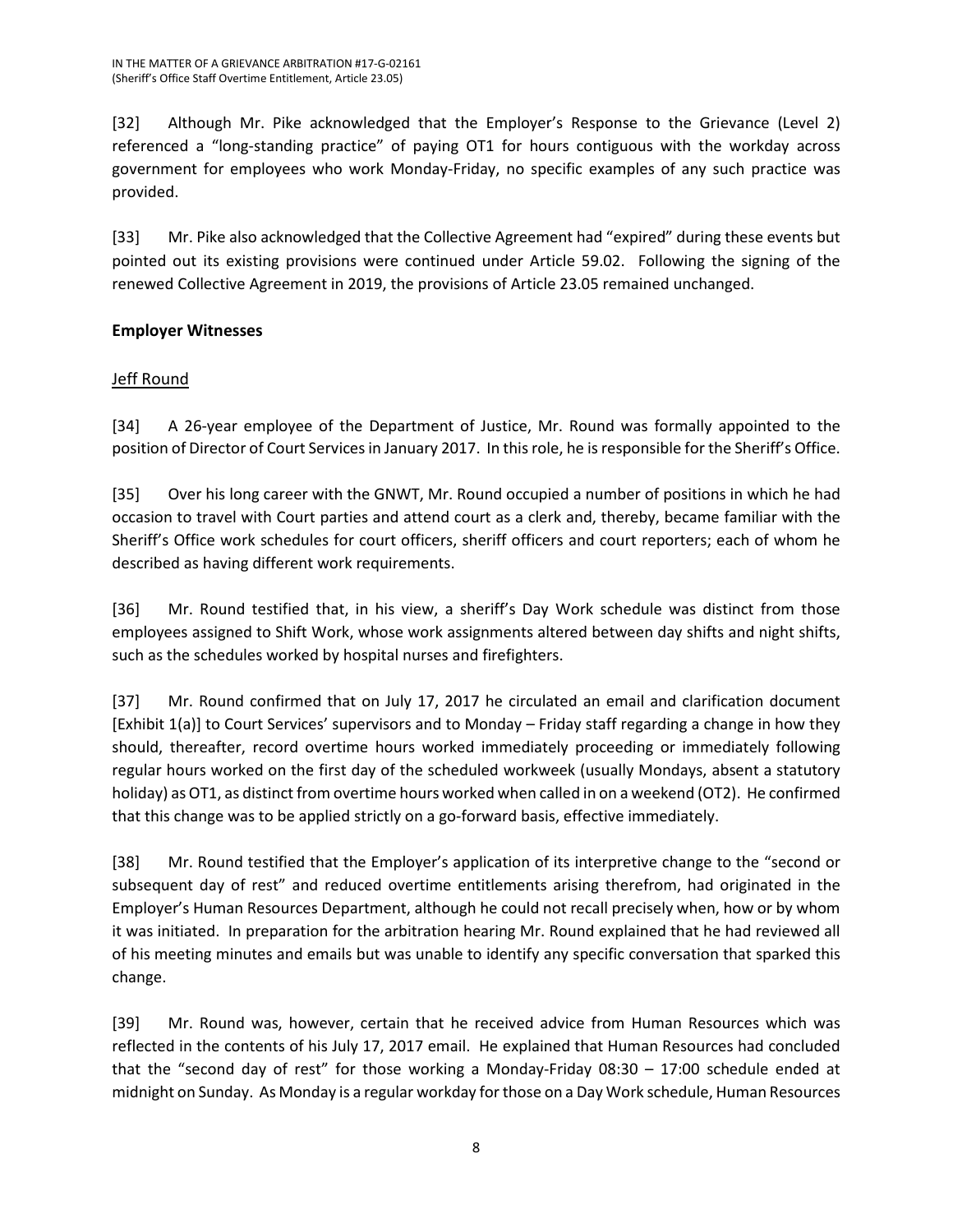directed that contiguous hours worked on Monday morning prior to the regular start time of 8:30 am triggered an obligation to pay OT1 under the Collective Agreement (not OT2) and that those hours were to be coded accordingly.

[40] Mr. Round had a recollection that an Interpretive Bulletin had earlier been issued under the *Financial Administration Act* that "changed something" in his words; triggering Human Resources to bring the interpretative change to the "second day of rest" to his attention. Mr. Round was unable to locate a copy of this Bulletin, having made inquiries with others in the Department of Finance, without success. He added that the Financial Administration Manual was re-written in 2018 which, he believed, "wiped out" all previous Bulletins.

[41] In response to the Union's Level 1 grievance, Mr. Round confirmed his involvement in the creation of the Employer's letter dated September 12, 2017 [Exhibit 3]; which reiterated the rationale for the interpretive change in overtime pay for contiguous hours worked prior to the commencement of the regular hours at the start of the work week, as described in his July 17, 2017 email.

[42] In response to questions on cross-examination, Mr. Round acknowledged that from 2015 – 2017 he was aware that sheriffs had been paid overtime at OT2 for contiguous overtime hours worked on the first day of the work week, with Human Resources approval, up to the July 17, 2017 directive as set out in the Employer's own policy document, attached to Mr. Round's email. He further acknowledged that in denying the grievance at Level 1 [Exhibit 3], he referenced the Employer's long-standing practice of paying OT1 for contiguous overtime hours worked in other areas of the GNWT, which practice had not been applied to the Sheriff's Office between 2015 - July 17, 2017 as a result of what he described as a Court Services' interpretation of Article 23.

[43] At the same time, Mr. Round acknowledged a distinction between overtime hours worked contiguous with the start or end of a regular workday schedule as compared to overtime hours worked when called in in the middle of the night. Similarly, he noted a distinction between contiguous overtime hours from those arising from standby, callback or reporting pay; the former classification merely extending the start or end of a workday while the other categories do not. Mr. Round also pointed out that, historically, sheriffs were consistently paid overtime at OT1 for hours worked prior to the start of the regularly scheduled hours on Wednesdays, Thursdays and Fridays.

[44] Sheriff attendances on Circuit Court schedules required an early start to the regular workday; to either catch a flight or complete a drive to a location in order to arrive at the location prior to the commencement of Court proceedings at 9:30 am. Mr. Round testified that these earlier starts were required approximately every four to six weeks (pre-Covid) and would have required that a sheriff report to the airport between 5:00 am to 7:45 am, depending upon the destination.

[45] Mr. Round acknowledged that Article 23.05(d) expressly provided that the "second or subsequent day of rest" ended "…at the time of commencement of the employee's next regular shift". He also acknowledged that sheriff's regular workweek schedule commenced at 8:30 on Monday mornings. However, although he conceded that clause 23.05(d) could be interpreted that way as applied to sheriff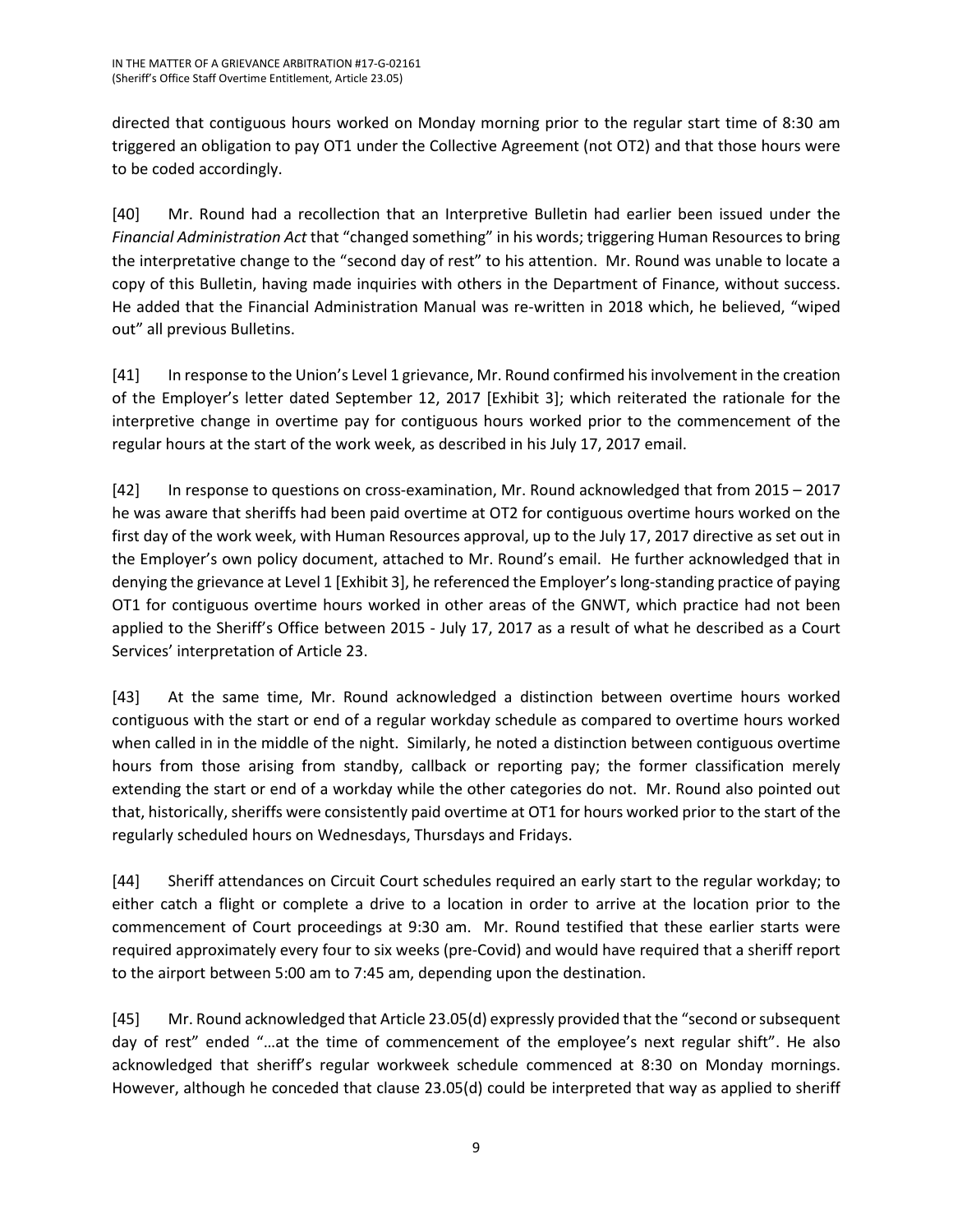staff, he stated that he presumed that the direction that he received from Human Resources on this issue was correct.

[46] In connection with the Employer's final denial of the grievance penned by the Deputy Minister [Exhibit 5], Mr. Round could not recall whether he had any input into its creation and could not say whether the Deputy Minister had relied on the Employer's earlier denial letters or not.

### **SUBMISSIONS OF THE PARTIES**

## **The Union**

[47] It is the Union's position that the Employer instituted a policy in July 2017 in breach of Article 23 of the Collective Agreement, resulting in the Group Grievance filed on behalf of sheriffs working in Court Services for the Department of Justice.

[48] The Union submitted that the issue before the Board is not one of an interpretation of one or more provisions of the Collective Agreement but, rather, simply an application of Article 23.05(d); the wording of which it urged the Board to find is clear and unambiguous and deals specifically with the computation of time and the valuation of overtime for work performed during an employee's second day of rest.

[49] It argued that Article 23.05(d) expressly provides that an employee's "second day of rest" continues until the commencement of the employee's "next regular shift" which, in the case of sheriffs is 8:30 Monday morning (or Tuesday should Monday be a holiday). Accordingly, it submitted that sheriffs are entitled to double time pay for hours worked during the second day of rest, which accords with the Employer's long-standing payment practice and stated policy in place prior to July 2017.

[50] The Union submitted that there is nothing in the language of Article 23.05(d) that limited its application to "shift workers"; having noted that the phrase "regular shift" or "regularly scheduled shift" is found elsewhere in the Collective Agreement, and which phrases do not apply exclusively to "shift workers", such as in Article 25, at page 57, as follows:

- (1) If an employee reports to work for his/her regularly scheduled shift and there is a change in his/her shift assignment, he/she shall be entitled to four (4) hours of work. When no work is available he/she shall receive compensation of four (4) hours pay at the straight time rate.
- (2) If an employee reports to work on his/her regularly scheduled shift and there is insufficient work available, he/she is entitled to four (4) hours of work. When no work is available he/she shall receive compensation of four (4) hours pay at the straight time rate.

[51] The Union contrasted Article 25 with Article 27 [Shift Premium], the latter of which it submitted is an example of how the parties deal with language that is specific to shift workers to the exclusion of regular employees: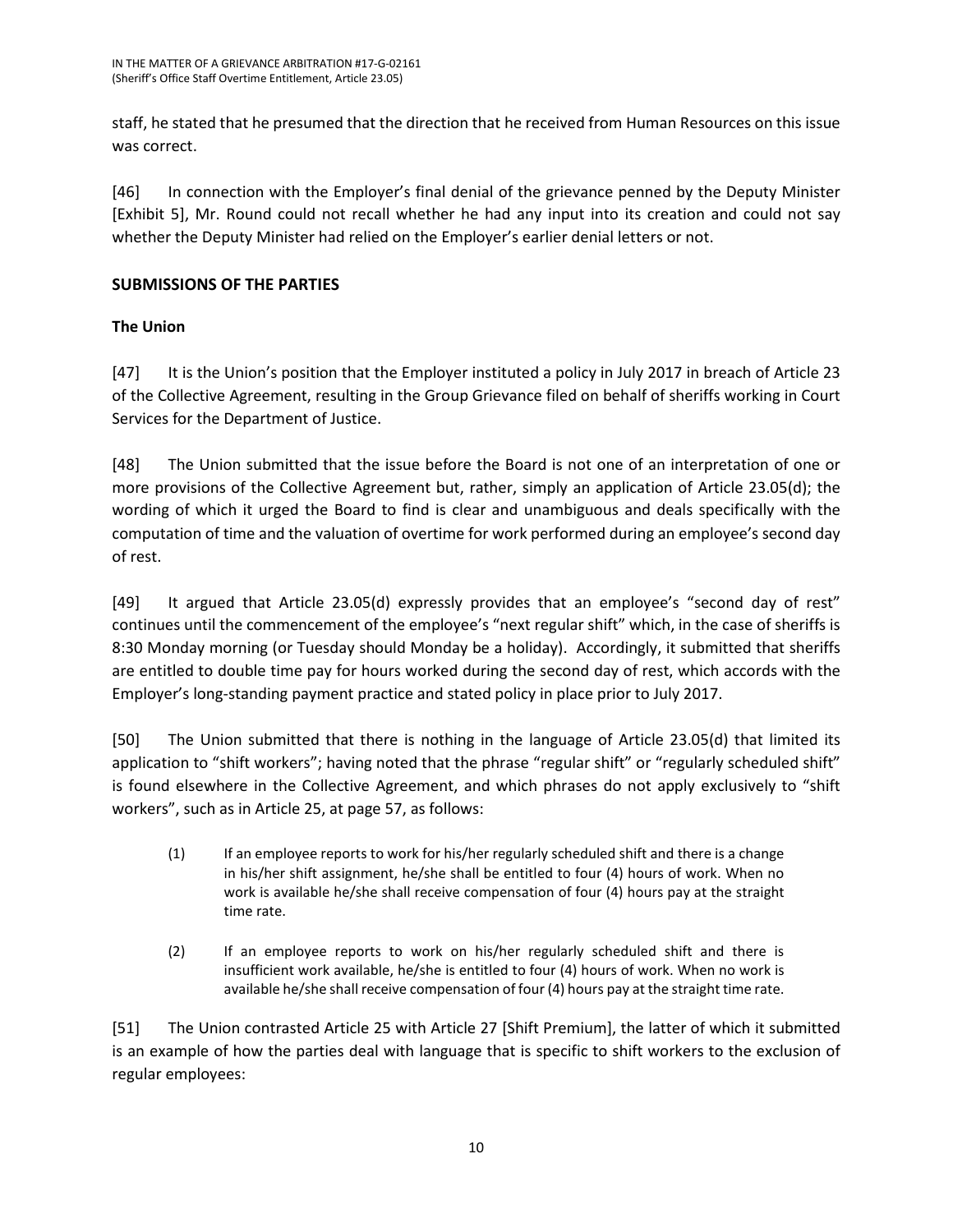- 27.01 An employee who is regularly scheduled to work outside of the normal hours of work, 0800 to 1700, shall be paid a shift premium of two dollars and fifty cents (\$2.50) per hour for all hours worked between the hours of 4:00 p.m. and 8:00 a.m. Shift premium will also be paid for all overtime hours worked contiguously to the period specified above, but for no other overtime hours.
- 27.02 Employees shall receive an additional premium of two dollars and fifty cents (\$2.50) per hour for work on Saturday and/or Sunday for hours worked. Weekend premium shall be payable in respect of all regularly scheduled straight time hours worked onSaturday and/or Sunday.

[52] The Union argued that the Employer led no evidence to support an assertion that Article 23.05(d) applied exclusively to shift workers. It noted that the Employer did not advance any such assertion at any time during the grievance process prior to the referral to arbitration. Rather, the Union submitted that the Employer simply ignored Article 23.05(d) when it instituted its policy change in July 2017.

[53] The Union argued that the language of Article 23.05(d) has been in place for over a decade and remains unchanged in the current Collective Agreement.

[54] In support of its position, the Union urged the Board to consider Article 5.03 [Conflict of Provisions] of the Collective Agreement, which provides:

Where there is any conflict between the provisions of this Agreement and any regulation, direction or other instrument dealing with terms and conditions of employment issued by the Employer, the provisions of this Agreement shall prevail.

[55] The Union submitted the Employer's repeated assertion that it had a long-standing practice to pay only time and one-half for contiguous hours to regularly scheduled hours worked Monday to Friday, is contradicted by the evidence, as follows:

- The Employer introduced no evidence of any such long-standing practice in other departments of the GNWT.
- The Employer's Human Resources knew and approved a long-standing practice to apply Article 23.5(d) to members of the Sheriff's Office staff, entitling them to double time pay for hours worked prior to the start of their regular shift at 8:30 on Monday mornings (and on Tuesday mornings where Monday was a statutory holiday).
- The Employer introduced no evidence that Court Services overtime practices was somehow out of step with GNWT practices in any event. Mr. Round testified that he was aware of the Court Services overtime practices prior to the change instituted on July 17, 2017.
- No evidence of the rationale for the Employer's sudden reversal in its interpretation of the "second day of rest" under Article 23 was introduced at the hearing; no member of Human Resources was called as a witness.
- The Bulletin which Mr. Round postulated may have triggered Human Resources reinterpretation of the "second day of rest", was not introduced at the hearing; nor was a member of the Financial Management Board produced at the hearing to speak to this issue.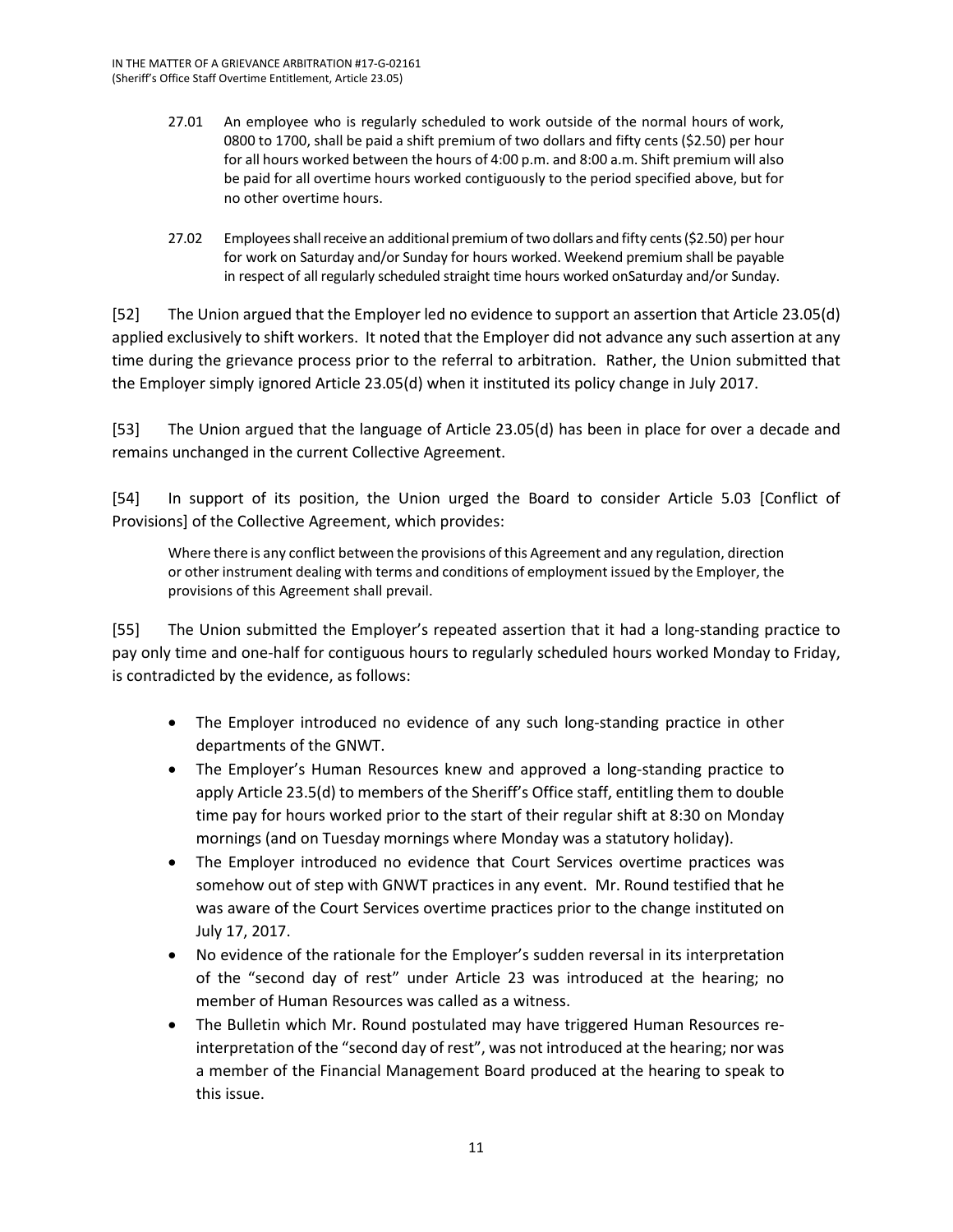• The Employer introduced no evidence to permit the Board to construe that Article 23.05(d) applied exclusively to shift workers.

[56] It also submitted that applying the standard rules of interpretation of the Collective Agreement provide further support of its interpretation of the clear and unambiguous language of Article 23.05(d) which, simply put, that the "second day of rest" extends to the beginning of the next regularly scheduled workday on Monday at 8:30 am (or Tuesday should a holiday fall on a Monday).

[57] Conversely, the Union submitted that if the Board determined a need to interpret the meaning of the overtime provisions in the Collective Agreement; it was urged to apply the accepted rules of constructions, the particulars of which are set out in the authorities identified in paragraph [5] above.

- [58] In the result, the Union submits that the Board must allow the Grievance.
- [59] In terms of relief, the Union seeks:
	- (i) a Declaration that the Employer has misinterpreted Article 23 of the Collective Agreement;
	- (ii) that the Employer pay all sheriffs within Court Services their appropriate double time pay retroactively to July 17, 2017; and
	- (iii) that the Employer make employees within Court Services whole in terms of compensation, excluding an award for interest.

# **The Employer**

[60] The Employer essentially agreed with the Union's characterization of the facts for employees of Court Services working a Monday-Friday work week, 08:30 – 17:00, with Saturdays and Sundays off.

[61] In July 2017, the Employer acknowledged that affected employees were given notice of a change in the payment of overtime for work before scheduled hours of work on Monday mornings (or on Tuesday mornings when a holiday fell on a Monday). While the Employer did not dispute a past practice of paying double time (OT2) for these hours, it argued that in doing so it had made a mistake, which it asserts it was entitled to correct. Thereafter, the Employer paid overtime at time and one-half (OT1), without a claw back for mistaken overtime payments earlier made. The Employer conceded that having directed employees to record these hours as OT2, it sought no retroactive repayments.

[62] The Employer also did not dispute that the Union filed a grievance in August 2017, objecting to the change on the basis of the wording of Article 23.05(d) and the definition of "second or subsequent day of rest". However, the Employer submitted that it did reply to this particular provision of the Collective Agreement through its interpretation of the broader scope of the Collective Agreement.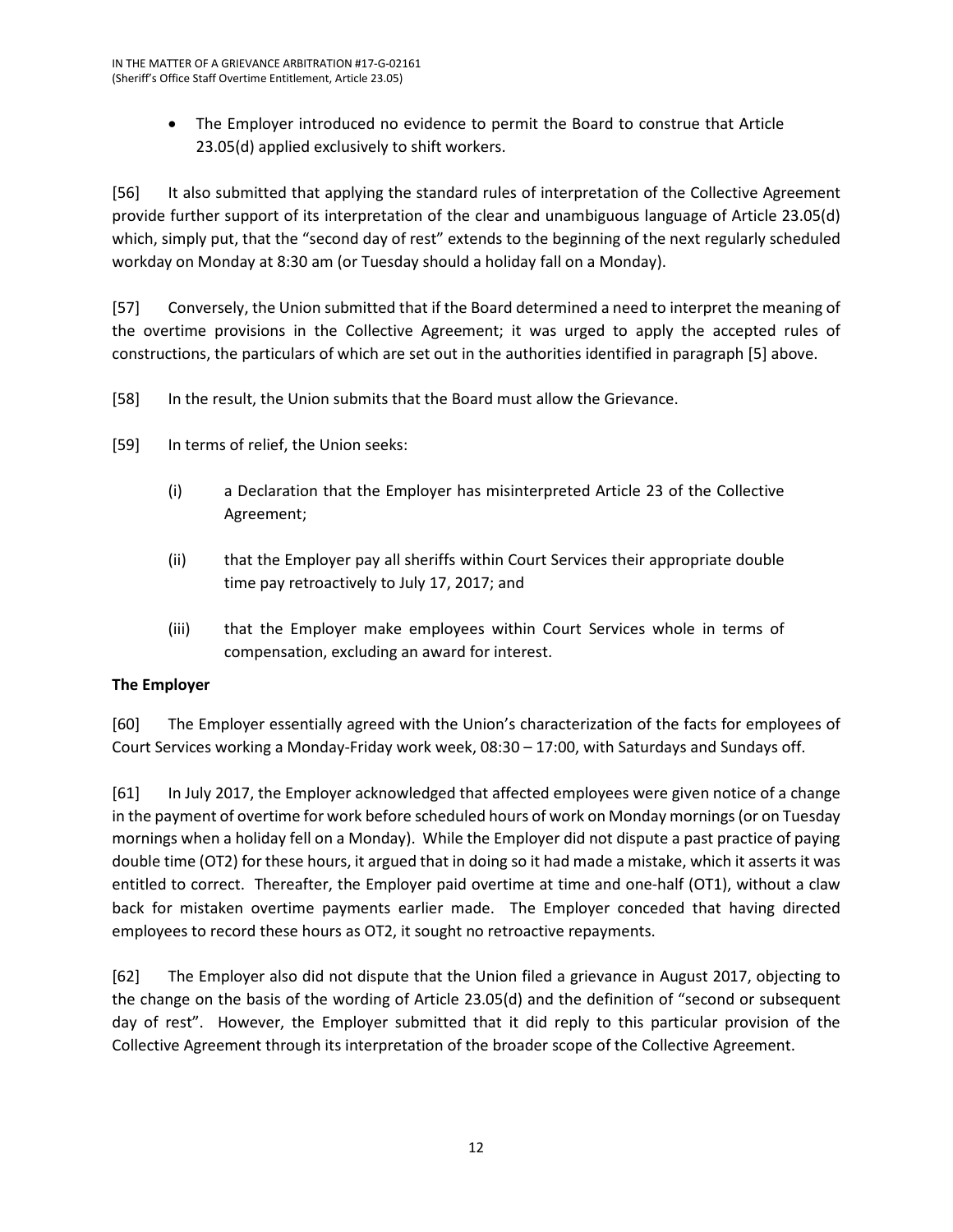[63] At the time the Group Grievance was advanced, the Collective Agreement then in place had expired but was continued as the parties participated in the bargaining process thereafter which resulted in a renewed collective agreement, expiring March 31, 2021. The Employer produced a copy of this collective agreement for the Board to demonstrate that the language of Article 23 remained unchanged.

[64] The Employer sought clarification from the Board as to whether Article 23.05 relates to workers who are not shift workers under the Collective Agreement. It submitted that Article 23.05(d) applies only to shift workers and to find otherwise would be squarely at odds with other provisions of the Collective Agreement.

[65] The Employer argued that Article 23.05 is not clear and unambiguous, but rather that, at minimum, contains a latent ambiguity when reviewed within its context of other definitions within the Collective Agreement. It further argued that the "day of rest" definition in 23.05(d) offends those other definitions when applied to someone other than a shift worker.

[66] Although the Employer conceded that there was a long-standing past practice in the payment of overtime, it argued that it was not estopped from changing its past practice because the Union failed to introduce any evidence of detrimental reliance on any representation that the Employer had made.

[67] The Employer submitted that having put the affected employees on notice of the change in practice at a time when bargaining was about to commence and noting no change in the wording of either Article 23.05 or the adoption of a new Memorandum of Understanding or any other agreement between the parties, that there was no case for estoppel before the Board. Having made this argument before the Board, the Employer also conceded that since the Union did not raise an estoppel in any event, the point is moot.

[68] The Employer urged the Board to consider the technicality of the use of the word "shift" in Article 23.05(d) and argued that the only appropriate interpretation of the intentions of the parties in including the word "shift" in this clause was that it was only to apply to shift workers and not to regularly scheduled workers.

[69] Counsel argued that the Union witness Darin Black testified that he did not consider himself a shift worker and that the Employer's witness Jeff Round also testified that he did not consider employees at Court Services to be shift workers.

[70] The Employer submitted that the term "shift worker" is defined in the Collective Agreement as someone other than a "day worker" or a "regular worker"; the latter of which work regular hours, 5 days a week, Monday-Friday, with 2 consecutive days off on Saturdays and Sundays, under Article 22.02.

[71] The Employer pointed out that the *Public Service Act Regulations* provide a similar dichotomy between "standard hours of work" [section 7] and "shift work" [section 8]; the latter being something other than the standard hours of work.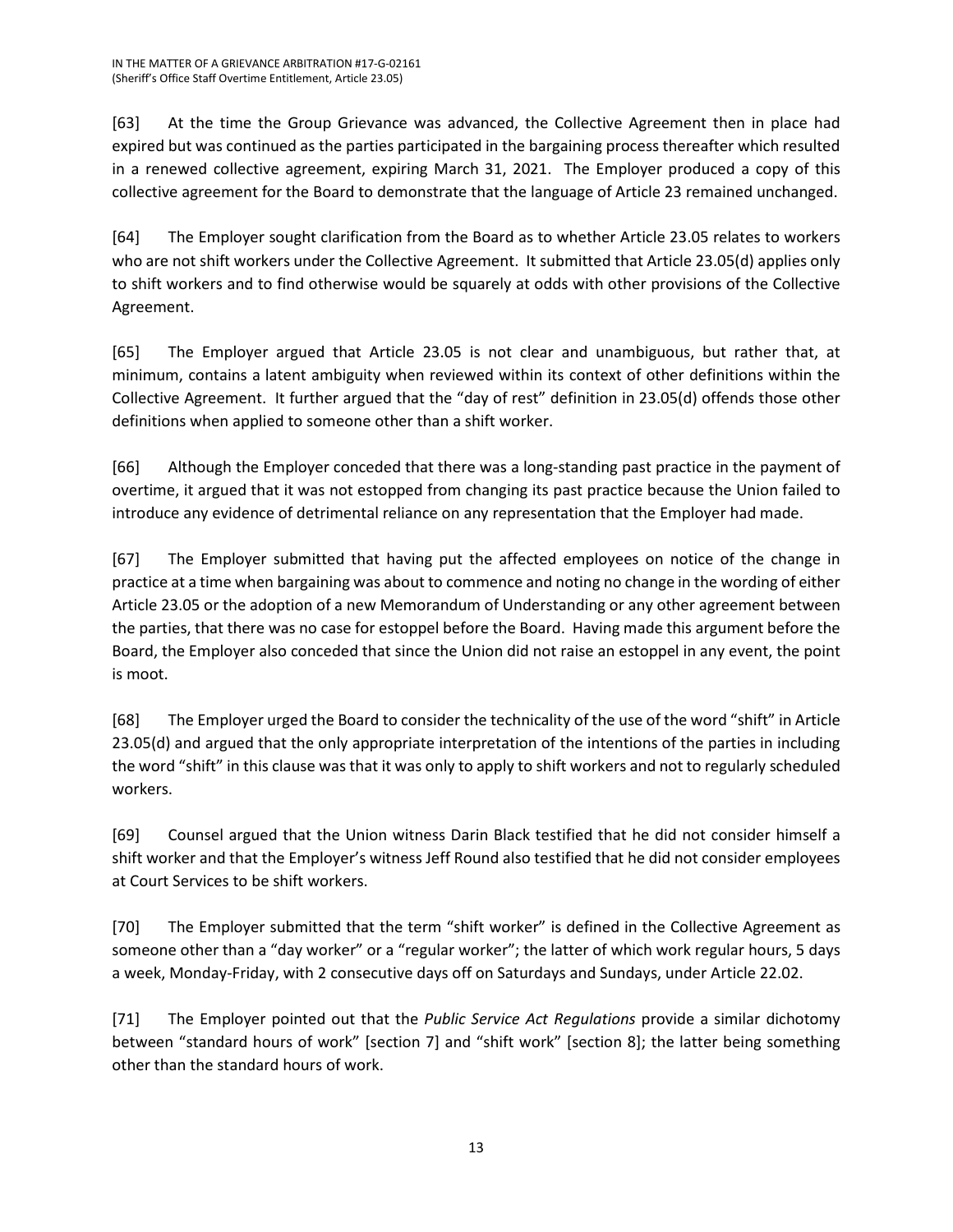[72] The Employer submitted that the Board should consider the following additional provisions within the Collective Agreement, which it argued carried through with the distinction between those employees who worked "Day Work" [Article 22.01] and those employees who worked "Shift Work" [Article 22.02], as follows:

- Article 16.08 [shift work]
- Article 16.09 [day work]
- Article 17.05(ii) [shift work]
- Article 21.08(5) [both]
- Article 23.05 [shift work]
- Article 24(2) [both]
- Article 27 [shift work]
- Article 29(5) [shift work]
- Appendices: A1.08 [both]

[73] The Employer disputed the Union's interpretation of Article 25 [Reporting Pay] on the basis that this Article 25.01 and 25.02 only applied to shift workers, while 25.03 and 25.04 only apply to those with "regular work hours". It submitted that each of the Articles and Appendices identified above deliberately distinguished between those provisions which applied to regular day workers and those that applied to shift workers.

[74] The Employer urged the Board to consider the deliberate wording of Article 23.05, particularly the definition of the first and second days of rest and to conclude that it was necessary to have an extra definition for "second or subsequent day of rest" to address overtime payable for shift workers. It submitted that regular day workers have the same two days of rest (Saturday and Sunday) each week but because shift workers' days of rest can change with a schedule change, 23.05(d) was intended to apply only to shift workers.

[75] The Employer submitted that the express provisions of Appendix 2 further illustrate the distinctions between those who work shift rotations and those who do not, such as Correctional Security Shift Workers and Correctional Officers. Appendix 2.03(a) identifies as a 3 week rotation period (7 regular days on and 3 regular days off; followed by 7 regular days on and 4 regular days off). The shift rotations would result in different days of rest on different days of the week, depending upon which shift rotation was worked.

[76] The Employer argued that it was for this reason that Article 23.05(d) was necessary to address the "second or subsequent day of rest" for those working a shift rotation, which entitles a shift worker on the second half of the rotation to 4 days off and expands an entitlement to OT2 to 3 days for these particular workers.

[77] The Employer directed the Board to a 1995 arbitration decision [*GNWT,* supra, para 6] dealing with hospital nurses (night shift workers) who successfully grieved for overtime compensation for hours of work performed on their second day of rest. The employer had argued that the nurses were not entitled to 24 hours rest on the second day of rest under Article 23.05, but the arbitrator held otherwise and awarded overtime pay to the nurses required to work between 8 pm and midnight on their "second or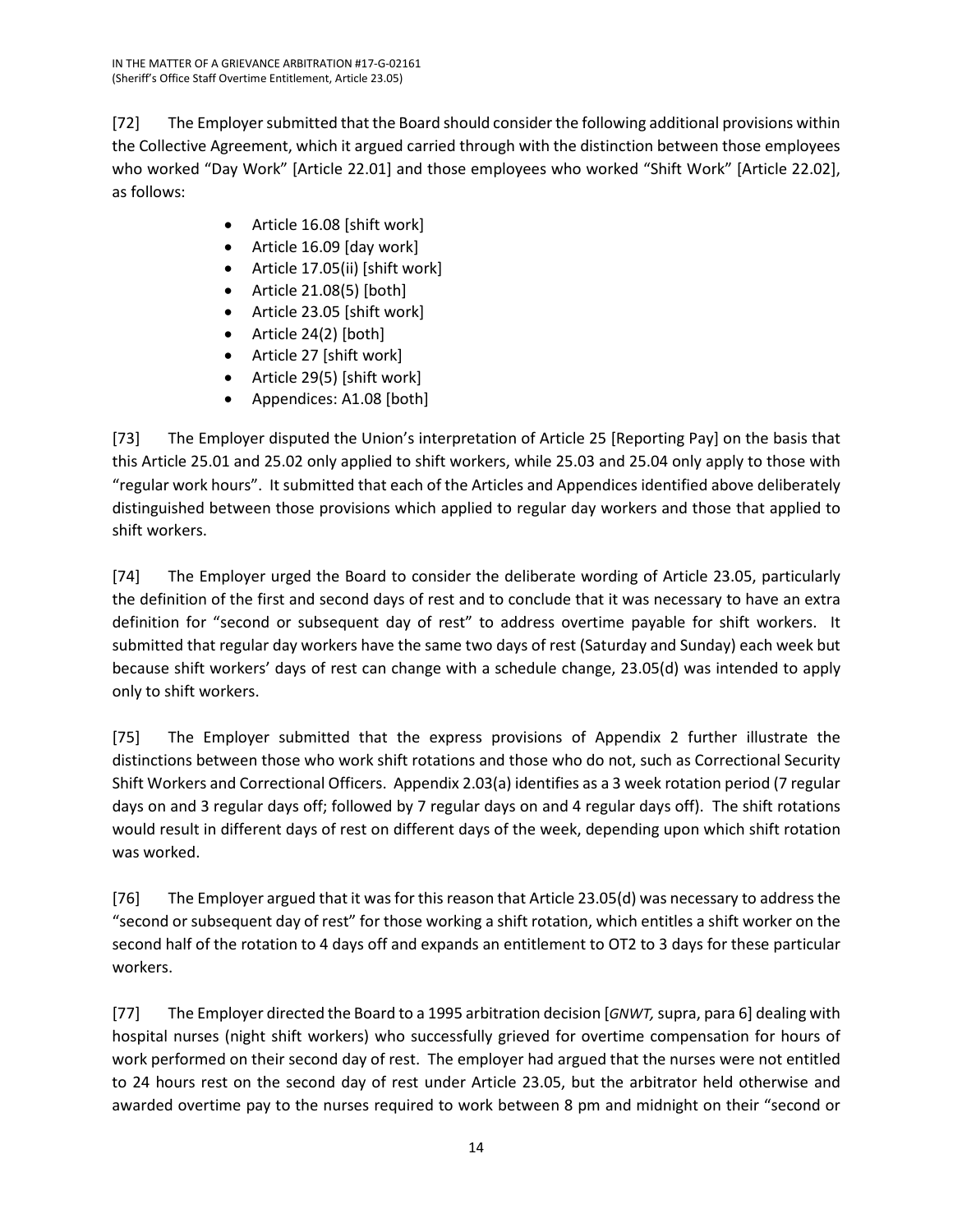subsequent day of rest" because they were entitled to a full 48 hours of rest under the collective agreement. The Union had argued that the "second day of rest" did not end until midnight. The arbitrator found a latent ambiguity between Article 22.02(a) and 23.05(d) and looked to other provisions in the collective agreement to resolve the conflict; as the Employer argues this Board should do in assessing the merits of the Group Grievance.

[78] The Employer submits that applying Article 23.05(d) to employees assigned to Day Work results in an absurdity on the basis that sheriffs working a standard work week, 37.5 hours, Monday-Friday, are entitled to 2 days of rest; 24 hours on Saturday and 24 hours on Sunday. As Monday starts at 12.01 am, it cannot properly be classified as a "day of rest". Accordingly, hours worked before the start of a sheriff's regular work hours attracts an entitlement to OT1 under Article 23.02(b)(i).

[79] In further support of its position, the Employer noted that "week" is defined at Article 2.01(kk) as commencing at 12.01 am Monday and ending at midnight on Sunday. Similarly, "days of rest" are defined at Article 2.01(f) as "…means a day other than a holiday on which that employee is not ordinarily required to perform the duties of his/her position other than by reason of his/her being on leave of absence".

# **The Union's Reply**

[80] Counsel noted that however the Employer discovered its mistake in its interpretation of Article 23.05(d), which is not in evidence before the Board, it took no action during the subsequent bargaining to change that mistake.

[81] The Union disputed that Article 27 only applies to shift workers and noted that no evidence was presented to the Board to reach that conclusion. Indeed, the Union provided the Board with an anecdotal example of an ongoing application of the benefits extended to shift workers under Article 27, which it submitted has also been extended to social workers who work a regular schedule of 7:30 – 3:30 Monday – Friday.

[82] The Union submitted that interpreting Article 23.05(d) to include day workers would not result in an absurdity, as the Employer had argued. It pointed out that the corollary to that argument is that words in a collective agreement must have meaning. The Union argued that the issue of overtime payable for work on days of rest for shift workers is already addressed in Article 22.03(d) and in Article 27. That being the case, then if the Board adopted the Employer's position, Article 23.05(d) would apply to no one, because its terms would be superseded by the specific language of 22.03(d) and Article 27; rendering Article 23.05(d) both a nullity and an absurdity.

[83] The Union asserted that Article 23.05(d) must have meaning. Therefore, it urged the Board to find that work prior to the first shift following two days of rest conferred upon all eligible employees an entitlement to double overtime in the absence of explicit language limiting this provision to shift workers.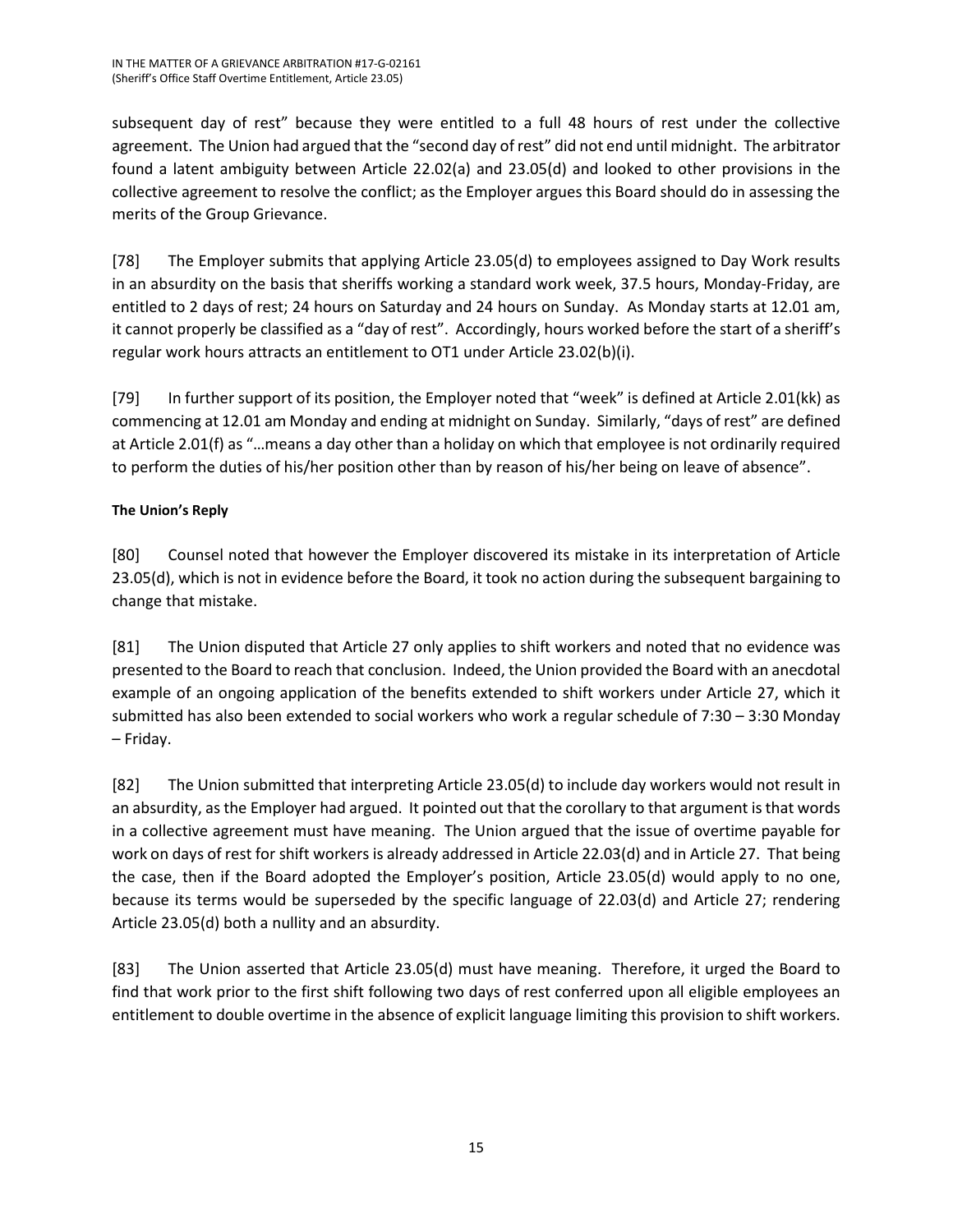# **THE DECISION**

[84] I have carefully considered the evidence presented by the witnesses presented during the course of the hearing and the documentary evidence submitted to the Board through those witnesses, entered as Exhibits in these proceedings, along with the submissions of counsel and the authorities identified at paragraphs 4-7 above.

[85] Arbitral jurisprudence has long accepted that the source of this Board's jurisdiction is found in the Collective Agreement and in the issues identified in the grievance before it. In assessing the merits of the Group Grievance, my task is to construe the applicable provisions of the Collective Agreement and in doing so, declare the meaning of the words that the parties have adopted and thus give effect to the intentions expressed by the parties who agreed to it.

[86] I have noted a number of rules of construction to be applied as aids in construing an agreement, aptly summarized in *Brown & Beatty, supra* para 7 at 4.2000-4:2155, among them:

- parties are assumed to have intended what they said
- a collective agreement is to be read and construed as a whole
- words under construction should be read in the context of the sentence, section, and agreement as a whole
- clear words are to be given their normal or ordinary meanings
- plain meaning may be departed from where it would result in an absurdity or inconsistency with the rest of the agreement
- in the absence of ambiguity or lack of clarity in meaning, effect must be given to the words of the agreement
- extrinsic evidence is admissible as an aid to interpretation where an ambiguity is identified

[87] The essential facts of the grievance are not in dispute. Sheriffs work a "Day Work" schedule as defined in Article 22.01(a) of the Collective Agreement; whose standard work week is 37.5 hours, Monday to Friday, and whose standard daily hours of work are 08:30 to 17:00 each day; followed by 2 consecutive days of rest on Saturdays and Sundays, constituting days that sheriffs are not "ordinarily required to perform the duties of his/her position", as defined in Article 2.01(f).

[88] A second broad category of employees covered under Article 22.02 relevant to this Group Grievance are those assigned to "Shift Work", whose hours of work fall outside of the "standard hours of work" set out in Article 22.01(a), entitling them to "no less than two consecutive days of rest between shifts" under Article 22.02(d). The precise "days of rest" for employees performing Shift Work are not defined, as they will differ depending upon the applicable rotation schedule worked.

[89] The parties also agree that from time-to-time, sheriffs were required to report for work before 8:30 on Monday mornings (or Tuesday mornings if Monday was a holiday) to accommodate travel requirements for Circuit Courts scheduled outside of Yellowknife, NWT. The parties further agree that those early hours worked prior to 8:30 am attracted an entitlement to overtime pay under Article 23.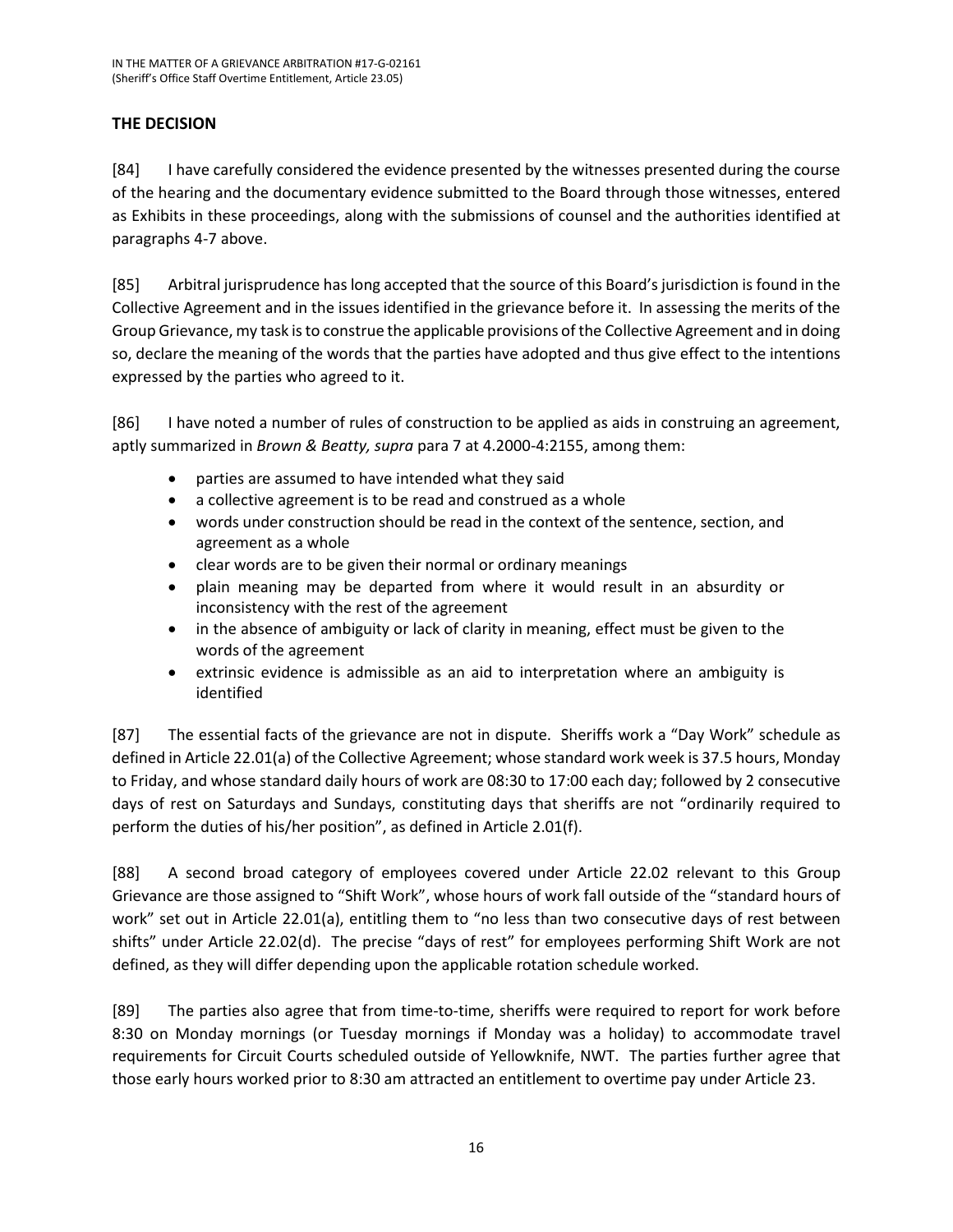[90] There is no dispute that for some time prior to July 2017, the Employer paid double overtime to Sheriffs for those hours worked immediately prior to the start of their standard work hours on Mondays (and Tuesdays where applicable) pursuant to Article 23.05(d). While the Employer conceded that this was a practice of long standing, it did not provide any additional particulars of when this practice was instituted, or why it was instituted, or by whom. The parties also agree that sheriffs have always been paid overtime at time and one-half (OT1) for earlier starts to their standard workdays on Wednesdays, Thursdays and Fridays.

[91] I accept Mr. Round's testimony that in July 2017, initially through his email communication dated July 17, 2017 [Exhibit 1(a)], he informed affected members of Court Services that, thereafter, employees were required to record those early Monday/Tuesday starts as OT1, as the Employer had changed its practice of paying OT2 for those hours.

[92] This change in the payment of overtime resulted in the Group Grievance filed by Mr. Black on August 8, 2017 and is the issue to be determined by the Board; whether Article 23.05(d) applies to all employees or only to those who work Shift Work under Article 22.02.

[93] The evidence before the Board as to the basis for the Employer's change in paying OT2 to sheriffs under Article 23.5(d) is rather limited; even sparse. I accept Mr. Round's evidence that the Employer's change in its payment of overtime in July 2017 arose at the direction of Human Resources; whether that change in its interpretation of Article 23.05(d) was based upon an earlier Interpretive Bulletin or otherwise, as that evidence is not before the Board.

[94] The Board accepts that the essence of Mr. Round's understanding of the Employer's rationale for the change in the payment of overtime to sheriffs was that Article 23.05(d) did not apply to those who worked a standard work week Monday-Friday with Saturday and Sundays off, because being called into work early on a regular day of work (that being Monday or Tuesday in the event of a Monday holiday) was not a "day of rest", which ended at midnight on Sunday, and which therefore attracted only an entitlement to OT1 under Article 23 of the Collective Agreement.

[95] The Board also accepts that the Employer's rationale for the change as explained by Mr. Round, is consistent with Mr. Pond's email of July 31, 2017 [Exhibit 1(b)], and the Employer's letters denying the Grievance at Level 1 and Level 2 [Exhibits 3 and 5].

[96] Mr. Black, currently the Senior Sheriff Officer at Court Services, has been employed by the Department of Justice since 2002. He appeared before the Board as a witness for the Union in these proceedings. The Board accepts Mr. Black's uncontradicted evidence that when he first worked as a sheriff for the Department of Justice, time recorded before the start on the regular workday on Mondays was paid at OT1; a practice which he said was later paid at OT2, on the basis that hours worked prior to 8:30 on a Monday morning fell on a "day of rest". As Mr. Black could not recall when the Employer calculated overtime payments to sheriffs at OT1 in the past or under which provision of the collective agreement then in place, Mr. Black's testimony does little to supplement the Employer's past practice on this point under Article 23.05(d). No other witnesses spoke to this issue during the hearing, nor did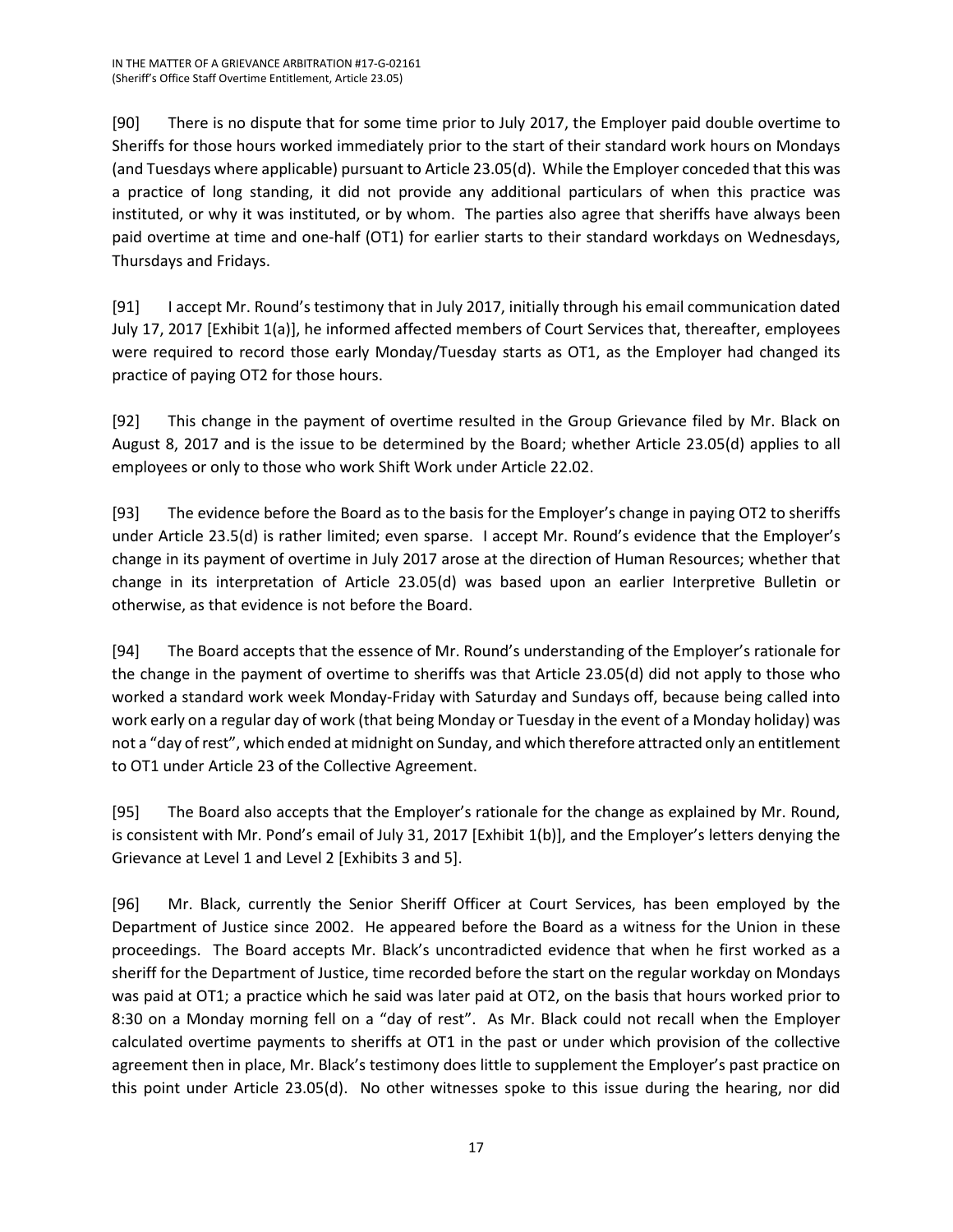counsel do so during argument, underscoring the Board's conclusion that this aspect of Mr. Black's testimony can be assigned little weight.

[97] The Union did not raise an estoppel argument in connection with the Employer's change in the payment of overtime in July 2017, despite the Employer's extensive argument on this issue. Nonetheless, having considered the authorities and submissions on this issue, *Brown & Beatty, supra* para 7 at 4.2000- 4:2155, I am unable to conclude that an estoppel is present on the limited evidence before me, despite the past-practice of paying sheriffs double overtime for a finite period of time, in the absence of any evidence of detrimental reliance. The Board accepts that in the Employer's view, the policy change in the payment of overtime under Article 23.05(d) was triggered by what it perceived to be an error in its earlier interpretation and/or application of its provisions and its efforts to correct that mistake thereafter.

[98] The Union argued that to assess the merits of the Group Grievance, the Board need not "interpret" Article 23.05(d) of the Collective Agreement but simply apply its plain and unambiguous language to affected Sheriff's Office Staff, resulting in an entitlement to double overtime from hours worked on Monday morning prior to the start of the standard hours of work.

[99] I am not persuaded by the Union's argument that this is indeed a matter of a straightforward application of the clear language of Article 23.05(d) to members of the Sheriff's Office. Rather, I have concluded that the substance of the grievance requires an interpretation of an ambiguous provision in Article 23.05(d) within the context of the whole of the Collective Agreement in order to give effect to the meaning intended by the parties in their deliberate use of the words "next regular shift" in Article 23.05(d).

[100] The ambiguity arises, at the very least, between the conflict between the definition of "day of rest" under Article 2.01(f) and under Article 23.05(d), each of which is set out below for ease of reference:

2.01(f): "Day of Rest" in relation to an employee means a **day** other than a holiday on which an employee is not ordinarily required to perform the duties of his/her position other than by reason of his/her being on a leave of absence. (emphasis added by the Board)

23.05(d): When the first and second or subsequent day of rest are consecutive, "second or subsequent day of rest" is defined as the period immediately following expiration of the first day of rest and ending at the time of commencement of the employee's next regular shift.

[101] There is no dispute that sheriffs are not ordinarily required to perform the duties of their position on Saturdays and Sundays; days of the week which run for a 24 hour period: 12:01 am to midnight Saturday and from 12:01 am to midnight Sunday. There is also no dispute that sheriffs are ordinarily required to work on Mondays unless a holiday falls on a Monday. Accordingly, I am persuaded that should I conclude that Article 23.05(d) applies to "day workers" in addition to "shift workers", I note such an interpretation raises an inherent contradiction between these two provisions; a contradiction that must be resolved through rules of interpretation to allow the Board to properly construe the applicable provisions of the Collective Agreement and in doing so, declare the meaning of the words that the parties have adopted and thus give effect to the intentions expressed by the parties who agreed to it.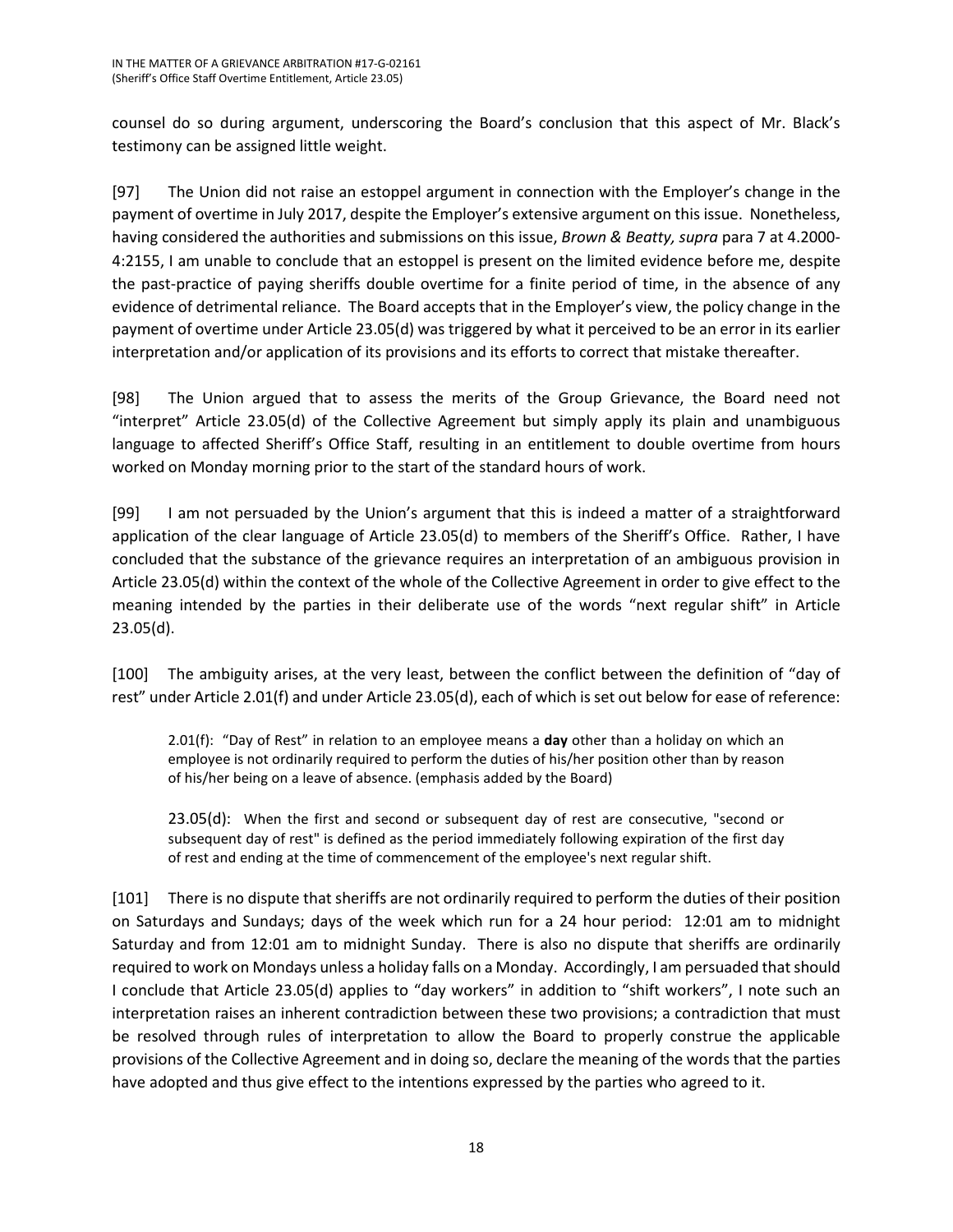[102] This task is not unlike that which was before Arbitrator Chertkow in *GNWT,* supra, para 6, albeit in assessing days of rest and corresponding overtime entitlements under Article 23.05(d), as described at page 3 of the Award:

*What we have here, as noted previously, is a conflict between an employee's entitlement to two consecutive days of rest under article 22.02 (d) and the definition of a first day of rest, which is defined as a 24 hour period commencing at midnight of the calendar day on which the employee completed his/her last regular shift as provided in subparagraph (c) of article 23.05, and the employer's assertion that under subparagraph (d) of that provision, the second or subsequent day of rest, which is defined as following the expiration of the first day of rest and ending at the time of commencement of the employee's next regular shift, gives it the right to schedule the employee for work during the second or subsequent day of rest.*

*In my view, given the above conflict, the entitlement of employees under article 22.02 (d) must be given precedence over the equivocal and unclear wording of article 23.05 (d).*

[103] The Union submitted that there are numerous provisions within the Collective Agreement that demonstrate the parties' deliberate use of language to demonstrate an intention to restrict a particular provision of the Collective Agreement only to shift workers in contrast to language which demonstrated an intention to include both day workers and shift workers. The Union argued that the best examples of such intentions are set out Article 25 (Reporting Pay) and in Article 27 (Shift Premium), which provide:

### ARTICLE 25 REPORTING PAY

- 25.01 (1) If an employee reports to work for his/her regularly scheduled shift and there is a change in his/her shift assignment, he/she shall be entitled to four (4) hours of work. When no work is available he/she shall receive compensation of four (4) hours pay at the straight time rate.
	- (2) If an employee reports to work on his/her regularly scheduled shift and there is insufficient work available, he/she is entitled to four (4) hours of work. When no work is available he/she shall receive compensation of four (4) hours pay at the straight time rate.
	- (3) If an employee is directed to report for work on a day of rest or on a designated paid holiday, and there is insufficient work available, he/she shall be entitled to four (4) hours of work at the appropriate overtime rate. When no work is available, he/she shall receive compensation of four (4) hours pay at the appropriate overtime rate.
	- (4) If an employee is directed to report for work outside of his/her regularly scheduled hours, he/she shall be paid the greater of:
		- (a) compensation at the appropriate overtime rate; or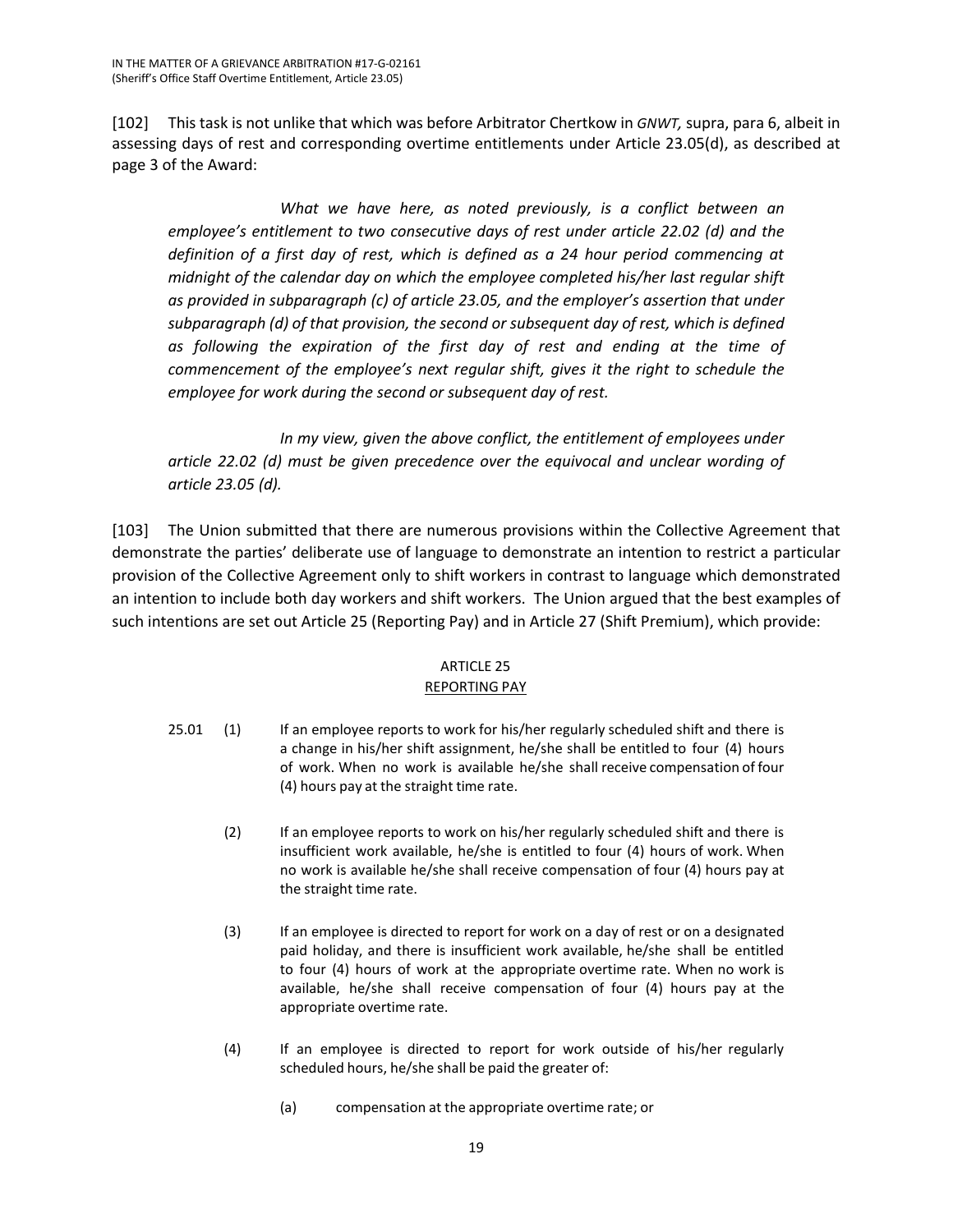- (b) compensation equivalent to four (4) hours pay at the straight time rate.
- (5) An employee who receives pay under this Article is not entitled to pay under Article 26 –Call-Back Pay or Article 29 – Standby.

### ARTICLE 27

### SHIFT PREMIUM

- 27.01 An employee who is regularly scheduled to work outside of the normal hours of work, 0800 to 1700, shall be paid a shift premium of two dollars and fifty cents (\$2.50) per hour for all hours worked between the hours of 4:00 p.m. and 8:00 a.m. Shift premium will also be paid for all overtime hours worked contiguously to the period specified above, but for no other overtime hours.
- 27.02 Employees shall receive an additional premium of two dollars and fifty cents (\$2.50) per hour for work on Saturday and/or Sunday for hours worked. Weekend premium shall be payable in respect of all regularly scheduled straight time hours worked on Saturday and/or Sunday.

[104] The Union asserts that the wording of Article 25 contains no limitation to support an interpretation that it only applies to shift workers and urges the Board to find otherwise, despite the Employer's argument to the contrary. The Board is not persuaded by the Union's position on this issue.

[105] In the first place, the Employer did not submit that Article 25 applied only to shift workers; it submitted that Article 25 (1) and (2) applied only to shift workers and that Article 25 (3) and (4) applied only to regular workers. The Board is persuaded that the plain and ordinary meaning of Article 25 (1) and (2) would result in an absurdity if applied to day workers as day workers' regular hours have already been expressly "scheduled" in Article 22.01(a). In contrast, shift workers hours are not expressly identified in Article 22.02, precisely to address fluctuating schedule rotations. Similarly, Article 27 expressly and necessarily applies only to shift workers because, in the Board's view, day workers do not work different hours on different shifts and are not eligible for "Shift Premiums" at all. Additional hours worked by day workers attract an entitlement to overtime pay under Article 23.

[106] The Board is persuaded that the wording of Article 23.05(d) meaningfully expresses an intention that the parties intended that it apply only to shift workers, to the exclusion of day workers. There is no evidence before the Board to conclude otherwise. I am not persuaded the further evidence of the parties' bargaining history would alter the Board's findings. I have reached this conclusion independently of arguments made, without the introduction of evidence, to support the premise that the Sheriff's Office was out of step with other GNWT departments. Those arguments were not considered in determining the merits of the Group Grievance or for the purpose of interpreting Article 23.05(d).

[107] The Board has concluded that, unlike the unclear wording of Article 23.05(d), the plain and ordinary meaning of the express provisions of Articles 22.01 and Article 2.01(f) are clear and unequivocal; sheriffs work a set five day Monday to Friday schedule running from 08:30 to 17:00, with 2 consecutive days of rest, that being two 24 hour days on Saturdays and Sunday. Monday is a regular workday for